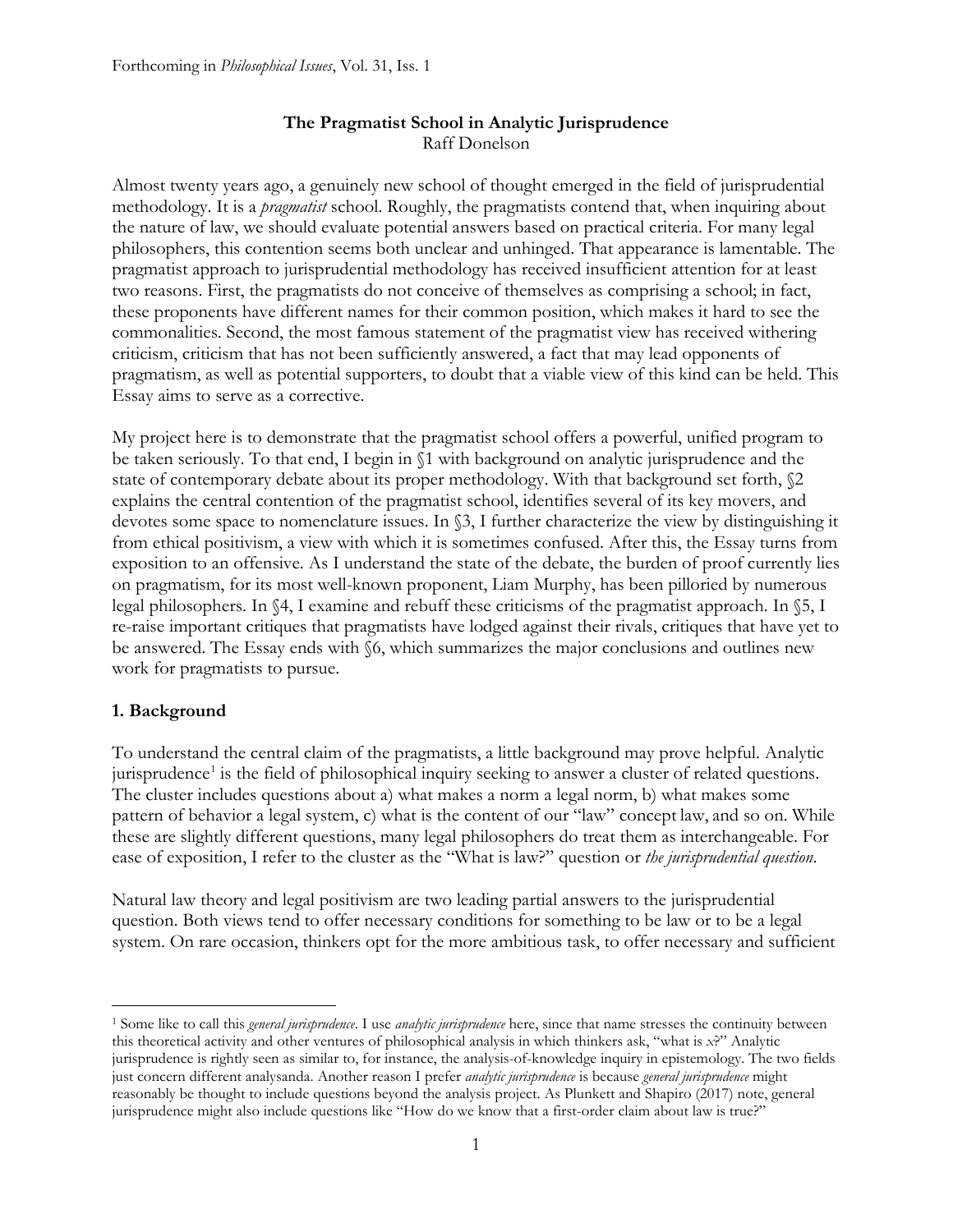conditions. [2](#page-1-0) More often though, debates center on necessary conditions, and for that reason, the debate only concerns a partial answer to the jurisprudential question. Classically, natural lawyers claim that some norm is a legal norm only if following the norm would be morally appropriate. Classically, legal positivists deny that necessity claim; they contend instead that some norm can be a legal norm even if following it would be morally inappropriate. (There is some question about whether anyone really held what I call the *classical natural law view*, [3](#page-1-1) but this simple view suffices for our purposes.) While focus on the law's connection with morality dominates discussion, those who seek to answer the jurisprudential question also debate other matters such as whether secret laws can truly be law,<sup>[4](#page-1-2)</sup> whether laws are rules or commands,<sup>[5](#page-1-3)</sup> and what, if anything, distinguishes law from interactions between a mafia and its clientele.<sup>[6](#page-1-4)</sup>

While the primary focus of analytical jurisprudence has been answering the jurisprudential question, debates have emerged in the past thirty years about *how* to answer the question. In the jurisprudential methodology literature, two positions have become the focus: methodological positivism and methodological anti-positivism. The methodological anti-positivists contend that one needs to engage in moral inquiry in order to answer the jurisprudential question. To put the point even more plainly, the methodological anti-positivist argues that one cannot begin to describe law's nature, i.e. to provide the accurate conditions that something must satisfy to be law, without first answering substantive moral questions (Finnis, 1980). Methodological positivists deny this; they contend that one *can* track what law is without any recourse to moral theory. [7](#page-1-5)

I conclude this background section by noting shared ground between methodological positivists and methodological anti-positivists. Both sides assume that an answer to the jurisprudential question is correct if and only if the answer accurately tracks what law is. Call this shared assumption *the representationalist assumption* and call work that operates under this assumption *representationalist jurisprudence*. The pragmatist view that I elucidate throughout the rest of the paper challenges the representationalist assumption and offers a different way to conduct analytic jurisprudence.

# **2. Meet the Pragmatists**

In this section, I highlight the core commitment that all pragmatist jurisprudents share, then I identify key pragmatists and review some details of their positions. Finally, for the sake of added clarity, I focus on why I call the school *pragmatist*, rather than something else.

*2.1 The Position*

<span id="page-1-0"></span><sup>2</sup> For example, Hart (1994) stated, "There are therefore two minimum conditions necessary and sufficient for the existence of a legal system. On the one hand, those rules of behaviour which are valid according to the system's ultimate criteria ability must be generally obeyed, and, on the other hand, its rules of recognition specifying the criteria of legal validity and its rules of change and adjudication must be effectively accepted as common public standards of official behavior by its officials."

<span id="page-1-1"></span><sup>3</sup> Finnis (1980) discusses this point in detail.

<span id="page-1-2"></span><sup>4</sup> Fuller (1969) denies that secret laws are laws in the fullest sense.

<span id="page-1-3"></span><sup>5</sup> Classically, Austin (1998 [1832]) claimed that laws are commands. Hart (1994) contests this and claims laws are rules.

<span id="page-1-4"></span><sup>6</sup> Importantly, Kramer (2003) resists the common claim, made by many legal philosophers, that a mafia cannot be a legal regime.

<span id="page-1-5"></span><sup>7</sup> Famous methodological positivists include Julie Dickson (2004), who argues that deciding the jurisprudential question requires non-moral evaluative analysis, as well as Brian Leiter and Jules Coleman.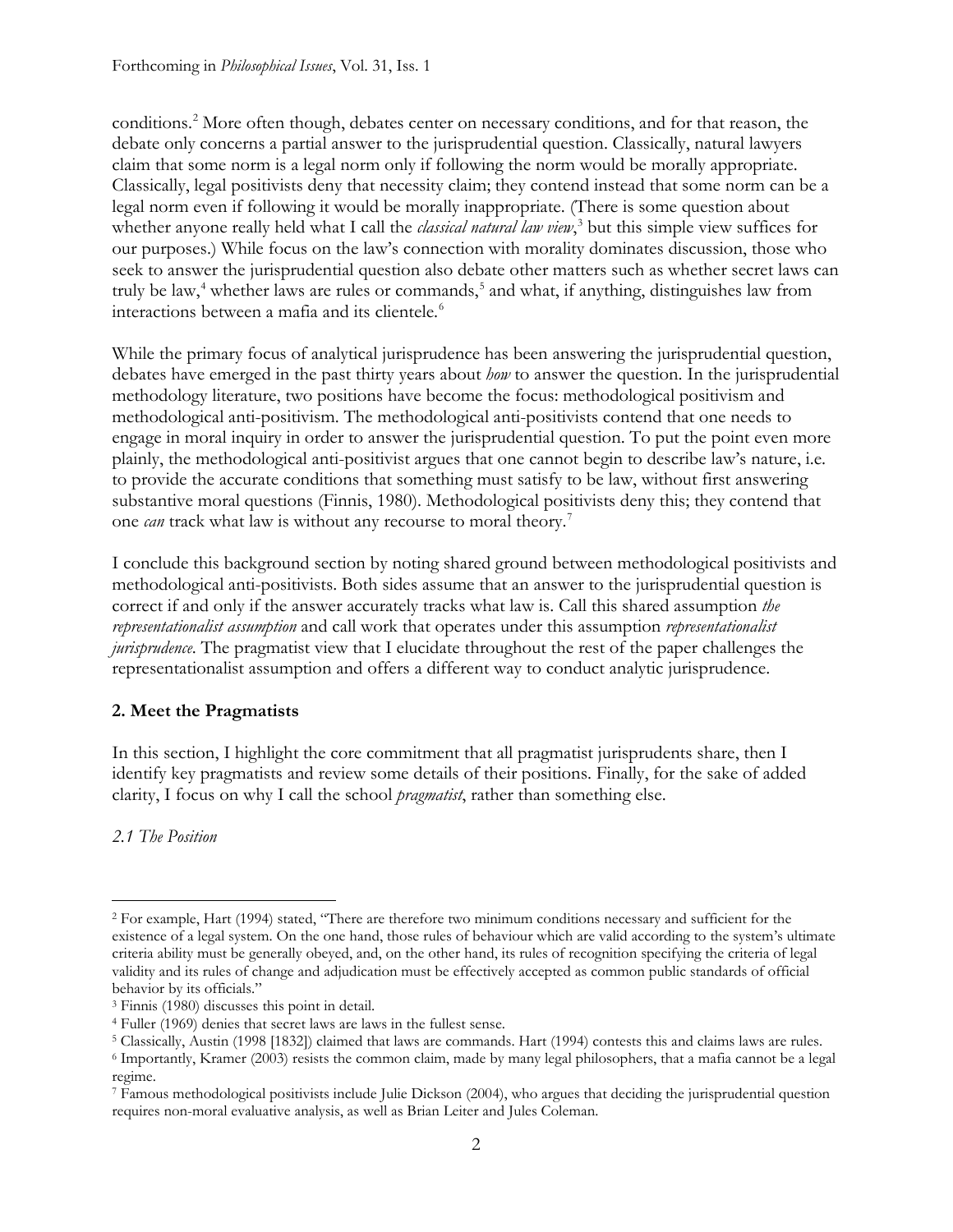The pragmatist approach to analytical jurisprudence is united in rejecting the representationalist assumption. Recall that representationalists claim that an answer to the jurisprudential question is correct only if it tracks what law (or our concept thereof) really is. Pragmatists, on the other hand, contend that an answer to the jurisprudential question can be correct even if the answer, the theory of law offered, does not accurately track what law is. Pragmatists deny the representationalist assumption because they contend that an answer to the jurisprudential question can be correct insofar as it meets certain practical criteria. To give a toy example of this, a pragmatist might claim that an answer to the jurisprudential question is the right one if believing that answer would maximize utility.

On the narrowest understanding of the pragmatist approach to analytical jurisprudence, or *pragmatist jurisprudence*, it refers to just one thesis: that an answer to the jurisprudential question can be correct if it meets certain practical criteria. Many pragmatist jurisprudents go further though. Many argue that pragmatist jurisprudence should replace representationalist jurisprudence. The replacement thesis has two parts: some critique of representationalist jurisprudence and some reason why we should still seek to answer the jurisprudential question once we have abandoned accuracy-related criteria of success. I discuss these two parts of the replacement thesis below.

# *2.2 The Adherents*

A school is not a school without a group of adherents. The work of this subsection, then, is to list those adherents and to make the case that each holds the pragmatist view summarized above. If this Essay accomplishes nothing else, it will have still made a helpful contribution to the recent history of ideas in jurisprudence.<sup>[8](#page-2-0)</sup>

# *2.2.1 Murphy the Progenitor*

The first thinker in the school is Liam Murphy. Murphy might even be called the progenitor of pragmatist jurisprudence, for his work, first published in 2001, is one the earliest clear statements of a pragmatist approach to analytic jurisprudence. There is room to argue that Ronald Dworkin is also a proponent of pragmatist jurisprudence and accordingly that he is a progenitor.<sup>[9](#page-2-1)</sup> However, raucous debate among expositors of Dworkin seems to belie the claim that his was a *clear* statement of a pragmatist approach. In any event, Murphy did offer a clear statement in two papers, one from 2001, the other from 2005. Murphy (2001, 2005) explicitly argued that we should answer the jurisprudential question based on which answer, if widely accepted, would have the best political consequences. Fittingly, he refers to his project as a "practical-political approach." This view fits clearly into the pragmatist mold, as cast above.

At this stage, I will not explore the reasons why Murphy thought we should take the pragmatist approach as opposed to the more familiar representationalist approach, common to both methodological positivists and methodological anti-positivists. Instead, I want to rehearse an argument that Murphy (2005) offered which illustrates how his methodological view leads to an

<span id="page-2-0"></span><sup>8</sup> To be clear, there are others I do not mention for reasons of space. For instance, Nason (2013) defends a pragmatist approach to jurisprudence.

<span id="page-2-1"></span><sup>9</sup> Stoljar (2012) sees Dworkin as a fellow traveler on the pragmatist course. However, Dickson (2004) denies this. To offer my own armchair sociology, I think that the majority of jurisprudence scholars see Dworkin as part of team methodological anti-positivism, not as a pragmatist.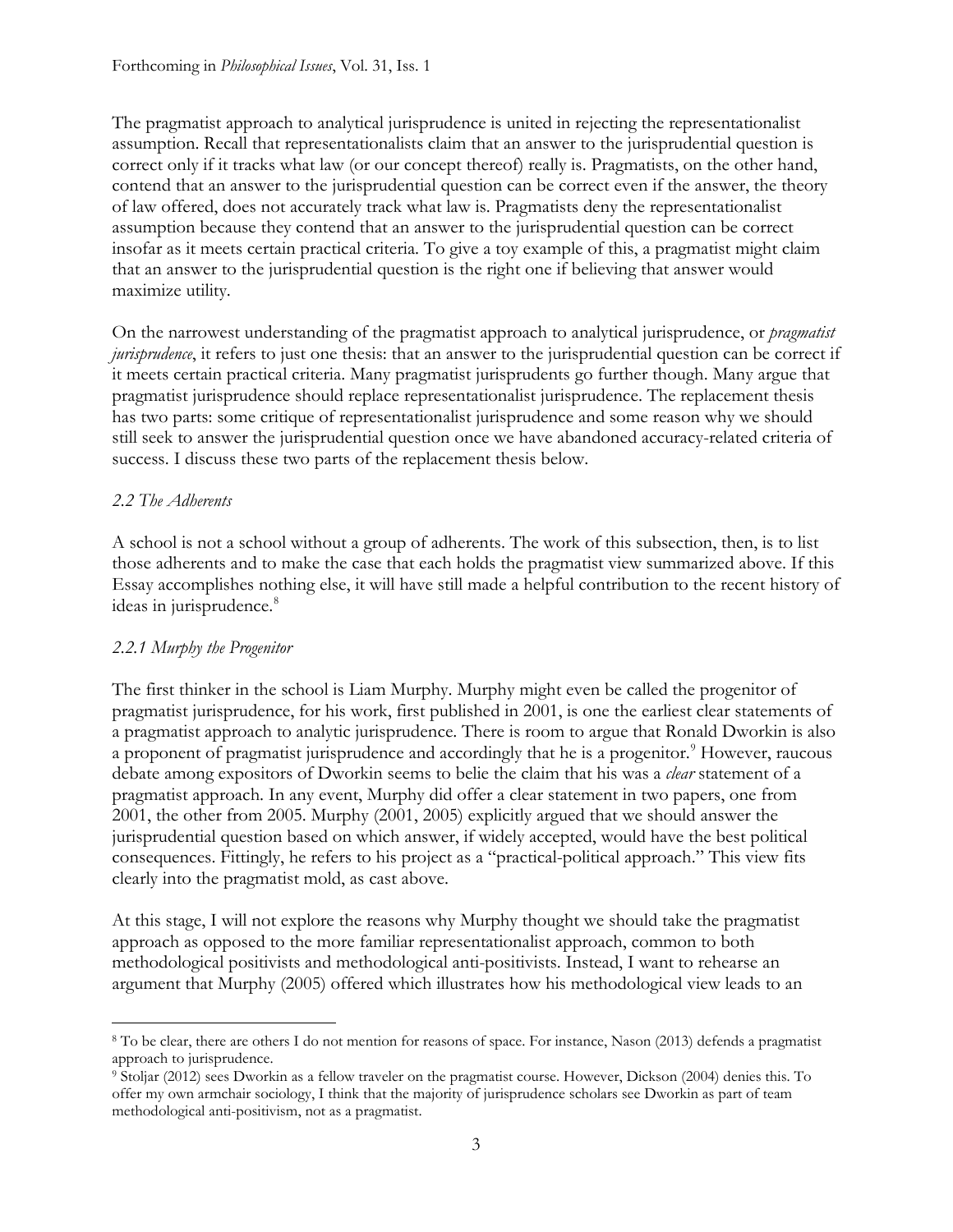answer to the jurisprudential question. This should help to make the pragmatist project a little more tangible.

First, let us set up a dispute. This is a debate within legal positivism about whether legal norms can directly incorporate moral norms. Recall that all legal positivists agree than a norm *can be* a legal norm even if it fails to comply with morality. The intramural debate is about whether a given legal system can have as one of its legal norms that some legal subjects comply with morality. For instance, the Eighth Amendment to the United States Constitution forbids cruel punishments. On a now-standard thick ethical terms analysis, a term like *cruel* has both descriptive and moral content. On its face, then, the Eighth Amendment appears to forbid legal officials from engaging in a form of immorality. Does that Amendment truly forbid cruel punishments? If so, to understand the content of the Eighth Amendment requires moral inquiry into what counts as cruel. Inclusive legal positivists agree that some legal norms do directly incorporate moral norms in this way. Exclusive legal positivists disagree. About the Eighth Amendment, the exclusive legal positivist would say that the Amendment does not forbid cruel punishments; instead, it forbids punishments that certain legal officials deem to be cruel. Murphy had a view about which side is right, and his pragmatist method points the way.

For Murphy, a theory about the nature of law *T* is correct iff widespread acceptance of *T* has better political consequences than widespread acceptance of the negation of *T*. Murphy (2005) claimed, perhaps tendentiously, that widespread acceptance of exclusive legal positivism has better political consequences than widespread acceptance of inclusive legal positivism. What are these alleged consequences? Well, Murphy claimed that those who accept that the laws incorporate moral norms are likely to acquiesce to law, even when the laws are unjust. Or at least, those who hold this view are more likely to acquiesce than those who deny that laws incorporate moral norms. Such acquiescence, Murphy  $(2005)$  contended, is politically dangerous.<sup>[10](#page-3-0)</sup>

There is room for debate about whether any of these factual or value claims is correct, but leave this aside for now. In rehearsing this argument, we gain a better understanding of how a pragmatist approach works. Each pragmatist proposes some particular pragmatic principle as the criterion by which to judge first-order jurisprudential claims, and then the principle, combined with an assessment of the facts and the relevant values, produces an answer to the jurisprudential question, or some component thereof.

# *2.2.2 Stoljar and Ameliorative Analysis*

A second member of the pragmatist school is Natalie Stoljar. In two papers published in 2012 and 2013, Stoljar sketched a view on which we should accept an answer to the jurisprudential question insofar as doing so helps us to achieve a practical end. Stoljar calls this *ameliorative analysis*, borrowing from Sally Haslanger (2012a, 2012b). This also fits the pragmatist mold.

Since Stoljar essentially adopts Haslanger and applies her metaphilosophical framework to jurisprudence, we will better understand Stoljar's methodology with more details on the Haslanger picture. Haslanger develops her metaphilosophical approach not thinking about law, but about race

<span id="page-3-0"></span><sup>&</sup>lt;sup>10</sup> Having reached the end of this summary of Murphy, it is worth pointing out that he has abandoned this view as hopeless (Murphy 2008). He claimed that the kind of convergence necessary to reap the benefits of 'choosing a theory of law' is unlikely.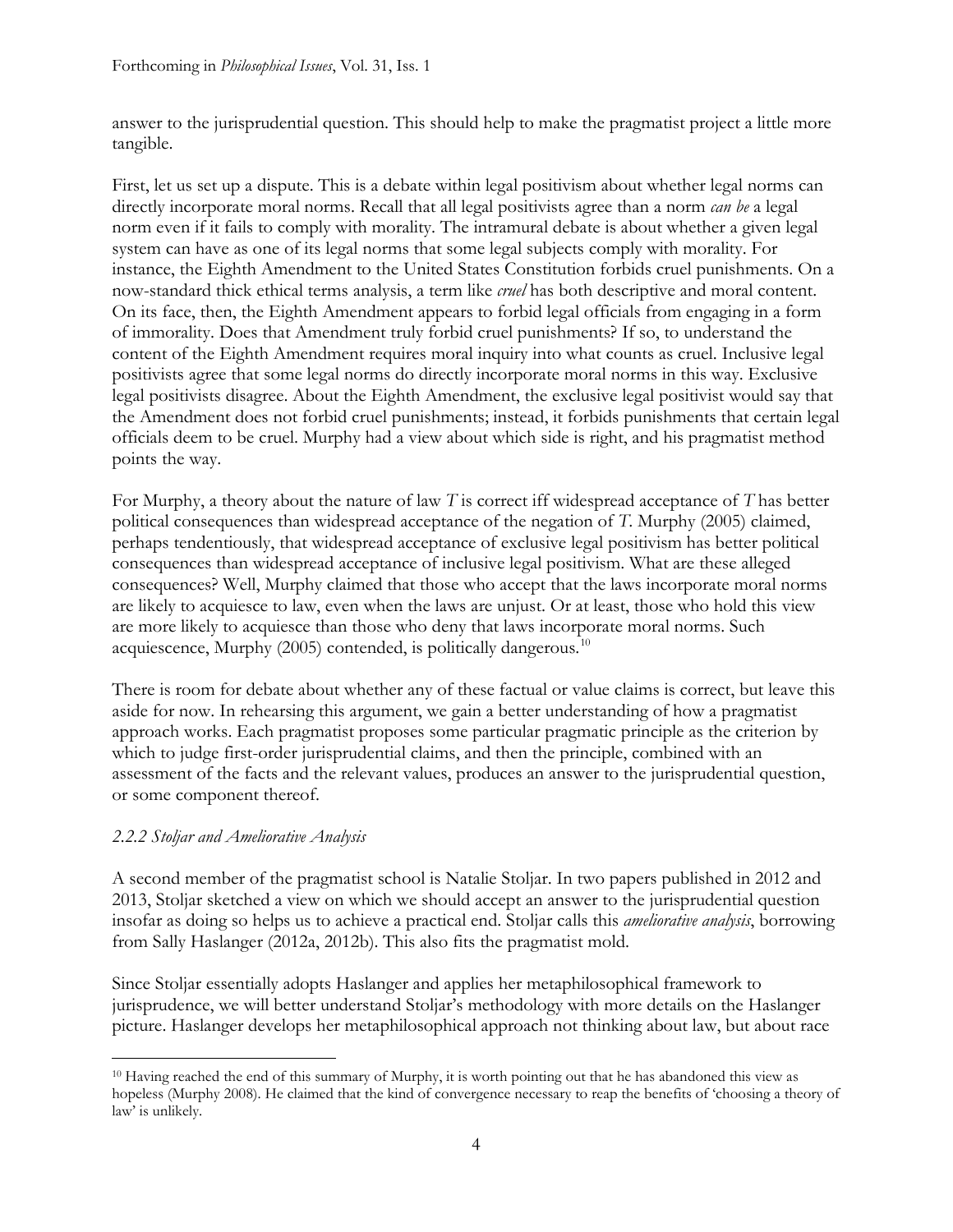and gender. Haslanger also distinguishes between three ways we might go about settling on the correct answer to a question in philosophical analysis. When trying to answer a "what is x?" question, Haslanger thinks that the right answer could be determined by one of three things. First, one might think that an answer is correct if it tracks the shared idea that competent language users have when thinking about the name for *x*. Haslanger calls inquiry that proceeds in this manner *conceptual analysis*. Conceptual analysis, for Haslanger, concerns what is 'in our heads,' so to speak. Second, one might think that an answer to the "what is *x*?" question is right if it tracks *x*, regardless of how anybody thinks or speaks of *x*. Haslanger calls inquiry that proceeds in this manner *descriptive analysis*. Third and most relevant for our purposes, one might think that an answer is correct if accepting that answer helps an agent to further a legitimate practical end. This, again, is ameliorative analysis.

With this full sketch in place, we can make two comments about Stoljar and raise a question. First, though she borrows heavily from Haslanger, Stoljar, not Haslanger, is part of our pragmatist school. Haslanger has not indicated that she would apply her ameliorative approach to the jurisprudential question. Second, Stoljar's methodology is, strictly speaking, pluralist, not solely pragmatist. She thinks we might combine the various sorts of analysis that Haslanger outlines. Third is my question. Because Stoljar is adopting another person's view, there is inevitably a question of how much she takes on. Consider an interesting aspect of Haslanger's ameliorative analysis: in order to practice ameliorative analysis, one must further a *legitimate* practical end. Clearly, Haslanger includes this proviso because one who settles on a conception of, say, race in order to further a repugnant end has not *ameliorated* anything. My question is whether Stoljar retains this proviso. If she does, one must say that, for her, there are pragmatic approaches that are not truly ameliorative analyses.

## *2.2.3 Bayón and the Turn to Doctrine*

Juan Carlos Bayón is a third member of the pragmatist school. Bayón (2013) explicitly defends a Murphy-style view, with one modification. While Murphy's pragmatic criterion concerns the general political consequences of widespread acceptance of the theory in question, Bayón's criterion is more limited. Bayón (2013) urges that we accept a jurisprudential theory if its embedding in legal doctrine within a particular jurisdiction would be optimific.

For Bayón, officials' answer to the jurisprudential question can have consequences for legal doctrine, so, on his preferred methodology, we should decide the jurisprudential question by considering possible ramifications on legal doctrine. While some legal scholars (Shapiro, 2011, 25) know that "the answer to what the law is *in any particular case* depends crucially on the answer to what law is *in*  general," other legal scholars are more skeptical.<sup>[11](#page-4-0)</sup> They find it hard to see how abstract theorizing about the nature of law can have any effect on everyday legal doctrine. Given such doubts, I develop an example below, inspired by American law. Spinning out this example will be helpful in explaining Bayón's intriguing suggestion and showing that it is actionable.

Under American constitutional law (U.S. Const. art. III, § 2, cl. 1), federal judges may hear certain ordinary tort cases when, *inter alia*, the disputants are from different states.<sup>[12](#page-4-1)</sup> Suppose there is a

<span id="page-4-0"></span><sup>11</sup> Shapiro (2011, 22) quotes the celebrate judge and scholar Richard Posner endorsing the view that the jurisprudential question cannot affect legal doctrine.

<span id="page-4-1"></span><sup>&</sup>lt;sup>12</sup> "The judicial Power shall extend to all Cases, in Law and Equity . . . between Citizens of different States." This is the only true proposition of law in this example. The rest is hypothetical.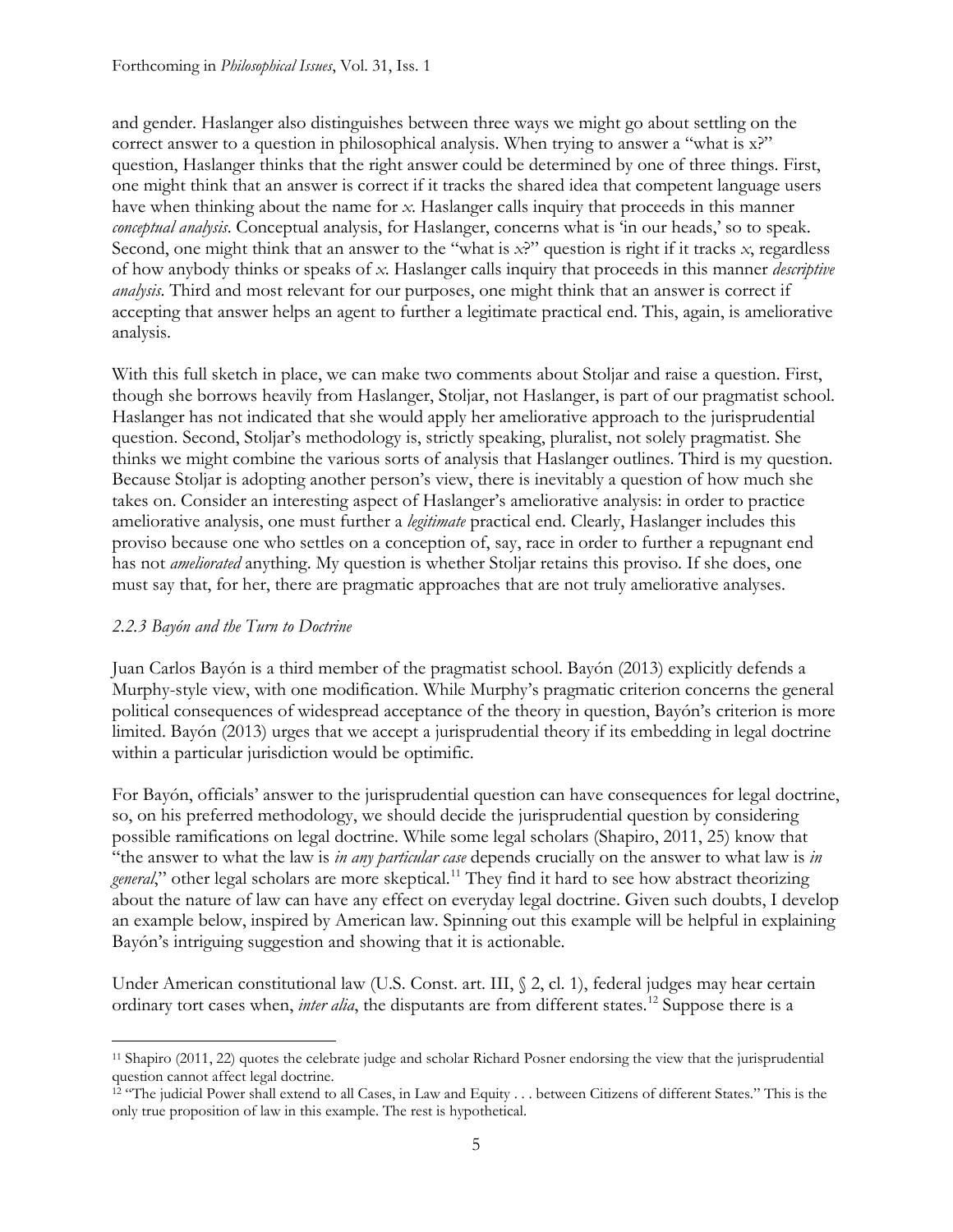defamation suit. Freddy from Florida has been sitting at home, writing salacious, false things online about Katie from Kansas. In particular, Freddy has been suggesting that Katie is very sexually promiscuous. Suppose further that there are no libel statutes; rather, from time immemorial in the Anglo-American tradition, one has been able to bring suit for false reputation-damaging claims. When the case comes before the federal judge, should Katie have to prove damage to her reputation in addition to falsity or is falsity sufficient? Well, suppose that when such cases are decided in Kansas, with its more conservative mores, judges say that false statements about a woman's promiscuity are *per se* defamatory. However, in Florida, where all sorts of things happen, judges say that no claims are *per se* defamatory; one has to prove the specific harm to one's reputation wrought by the false statement. How should the federal judge rule, if Katie presents no specific evidence of the harms to her reputation? Interestingly, one's answer to the jurisprudential question may provide help.

What are the judges doing in Kansas and in Florida? Here are two suggestions: 1) they are both deciding cases under *the* law of defamation, which is determined by what morality requires, such that one set of judges simply gets things wrong on this score or 2) Kansas judges have made the Kansan law of defamation while the Florida judges have made the importantly different Floridian law of defamation, such that neither side is wrong, since this is not a cognitive exercise. Holding these different views about what the judges do roughly corresponds to holding a more natural law theory versus a more positivist theory about the nature of law. Such views all on their own will not decide the federal judge's question, but they will, if combined with the following legal premise: federal judges have no authority to make tort law on defamation matters. For the natural lawyer, the federal judge should decide the matter as she thinks morality requires; the restriction on federal judges making law does not perturb the natural lawyer, since judges do not make law anyway. For the positivist, the situation is more complicated since the federal judge cannot directly decide the case by what she thinks morality requires. That would be making tort law, which she is expressly forbidden to do. The positivist, thus, is led down the path of making some procedural law about what to do when a defamation case comes before the federal courts.

As many American lawyers will know, while my example and setup are fictional, the doctrinal question of how to handle 'diversity cases,' cases that may be argued in federal court because the litigants are from different states, is real. And, in the real doctrinal matter, divergent answers to the jurisprudential question did lead to different results. In the 19th Century, when natural law reasoning held greater sway, federal judges, as a group, were free to decide these common law cases as they thought morality required (*Swift v. Tyson*, 1842). (Obviously, each individual judge felt bound by precedent, but the group, which made the precedent, was doing something different.) As positivism gained ground, the United States Supreme Court would eventually claim (*Erie Railroad Co. v. Tompkins*, 1938) that federal judges could no longer do this, and the Court developed a procedural rule for deciding such matters. The rule would be that the federal judge had to rely on the "judgemade" law from one of the jurisdictions where the litigants had residence.

Returning to Bayón, he thinks that we should first determine which jurisprudential theory will lead to which doctrinal developments, then we should assess which doctrinal developments are optimific, and, lastly, we should select the jurisprudential theory that leads to the optimific results. Clearly, such calculations are difficult, but conceptually speaking, Bayón's proposal is actionable because answers to the jurisprudential question do affect doctrine, which does have consequences for well-being.

#### *2.2.4 Donelson and Interpretation*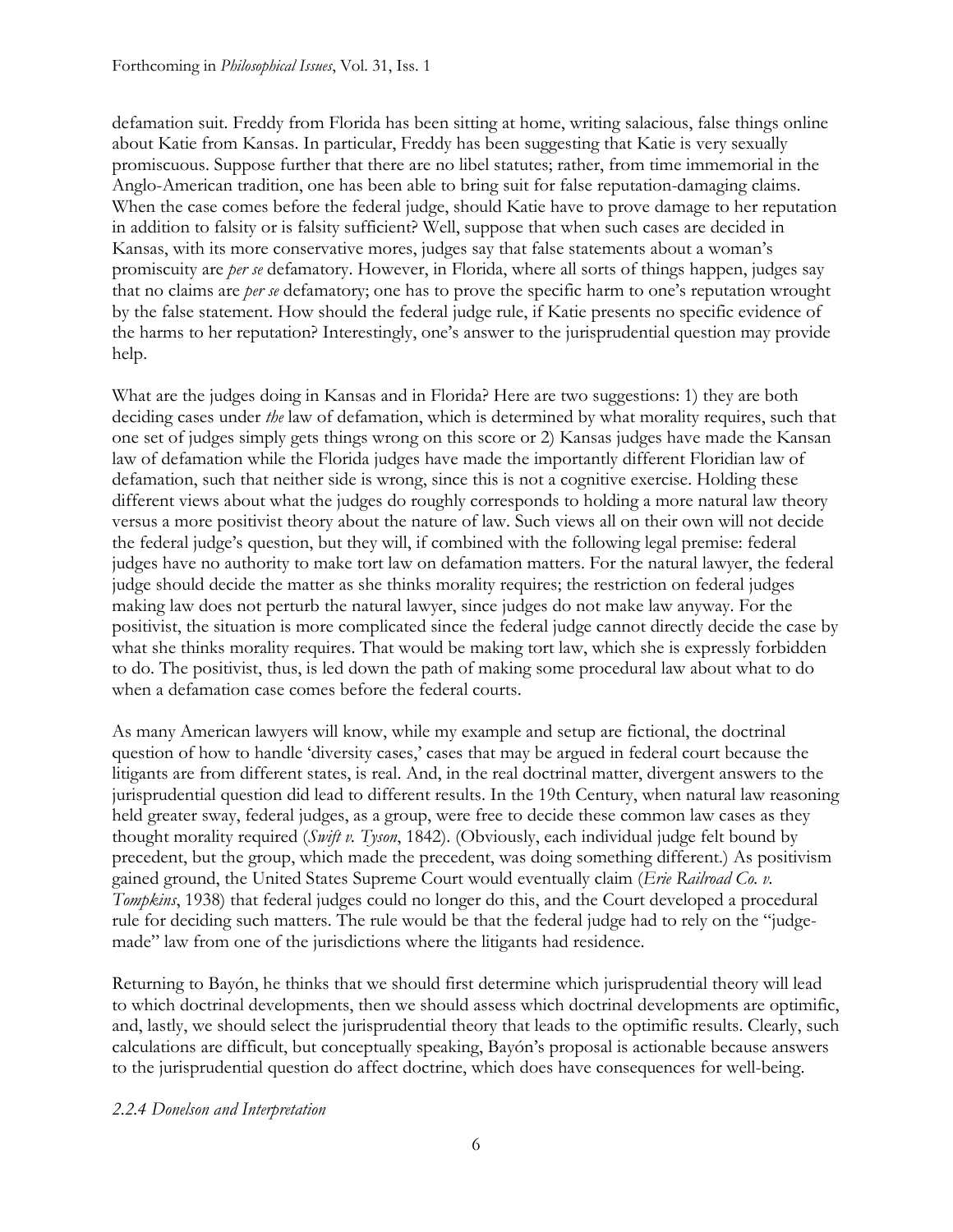Perhaps unsurprisingly, I too am another member of the pragmatist school. In a recent paper (Donelson 2020), I defended a view much closer to Stoljar than to Murphy or Bayón. While Murphy and Bayón spend time developing specific pragmatist principles by which to assess potential answers to the jurisprudential question, Stoljar and I were more interested to vindicate the pragmatist approach generally.

In a nutshell, I argue that we do not have the epistemic resources to decide whether law is an abstract kind whose details are discoverable by a priori analysis alone or is a social kind whose details are discoverable by empirical analysis. Without an answer to this question, we cannot be sure of the proper way to proceed in answering the jurisprudential question under the representationalist assumption. Since we are in this epistemic situation, I suggest it would be better to conduct *and* interpret first-order jurisprudential discourse in a pragmatist way.

In claiming that we should interpret first-order jurisprudential discourse in a pragmatist way, my view closely resembles that of David Plunkett (2016), who also argues that some jurisprudential discourse is rightly understood as governed by practical criteria. Because Plunkett offers his view as correctly reflecting what claims legal philosophers *actually make*, it is less clear whether this yet places him in the pragmatist camp, which is fundamentally a view about how legal philosophers' claims *should be assessed*. To some, it might seem obvious that Plunkett is part of the camp, as he is one of the foremost defenders of "conceptual ethics," an explicitly normative project of figuring out which concepts we ought to use (Burgess & Plunkett, 2013). In explaining this project, Plunkett and coauthor Burgess (2013) suggest that practical (as opposed to accuracy-related) considerations might be among the proper criteria for some concepts.<sup>[13](#page-6-0)</sup> It is not a stretch to move from that view to the view that jurisprudential claims, which refer to the concept law, might be rightly assessed by the same sorts of practical criteria used for assessing whether to use that concept in a certain way. Nevertheless, on the other hand, Plunkett does not seem to make that claim. Plunkett also certainly thinks that representationalist jurisprudence is possible, for he has argued (Plunkett & Sundell, 2014) that legal positivism more accurately reflects the true nature of law. Conceding that representationalist jurisprudence might be able to proceed does not disqualify someone from being a pragmatist, as Stoljar concedes the same. But unlike Stoljar, Plunkett never seems to argue that we *need* to engage in pragmatist jurisprudence, just that some people do so (unwittingly).

## *2.3 What's in a Name?*

One of the reasons why the pragmatist view has failed to garner the attention it deserves is that it lacks a consistent label. Liam Murphy, a progenitor of pragmatist jurisprudence, referred to his work as a practical-political approach. Stoljar (2012) has written of her project as one of ameliorative analysis.[14](#page-6-1) Bayón (2013, 13) has used various names for his work, sometimes using Murphy's term, sometimes talking of the "engineering" project or the "legislative" project. In this and other works, I have dubbed it a "pragmatist" project. This panoply of names is a recipe for misunderstanding.

<span id="page-6-0"></span><sup>&</sup>lt;sup>13</sup> "The familiarity of our actual, current conceptual schemes could be confused for inevitability or even virtue. But once we start articulating arguments for the status quo, other possibilities present themselves. We begin to see that alternative concepts might be better – for the purposes of carving reality at its joints, promoting social justice, or whatever else." (Burgess and Plunkett 2013, 1097).

<span id="page-6-1"></span><sup>14</sup> Stoljar (2012) has also called her view an instance of "wishful thinking." While I like reclaiming epithets, I think this one is unfortunate and misleading. See, *infra* §4, for discussion of why pragmatist jurisprudence involves no wishful thinking, as that latter claim is commonly understood.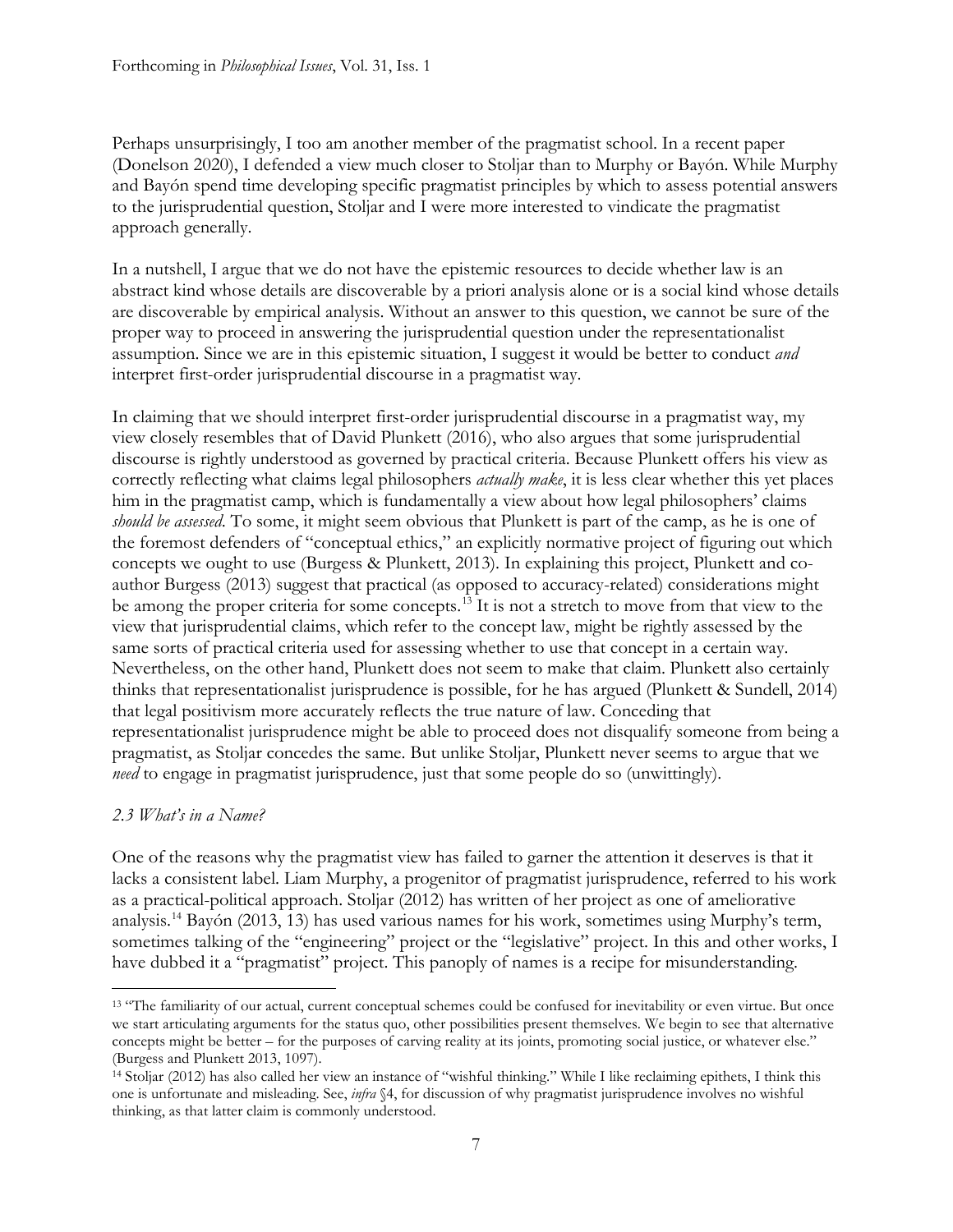None of these names is more correct than the others, but a case can be offered for the *pragmatist* moniker.

First, to say that the approach is *pragmatist* suggests a wide set of potential practical criteria by which to test various answers to the jurisprudential question. More simply, *pragmatism* is more of an umbrella term than some of the other labels. Murphy's term, *practical-political approach*, suggests that the criteria have to concern political outcomes and could not concern something more personal, private, or smaller-scale. In this way of putting things, then, Murphy's practical-political approach is just one species of pragmatist jurisprudence. Bayón, insofar as he borrows Murphy's term but further delimits the criteria, is also rightly classed as offering just one species of pragmatist jurisprudence. The same may be said of Stoljar's ameliorative analysis, depending on her answer to my question about legitimacy. If her view distinguishes between legitimate pragmatic approaches, which are *bona fide* ameliorative analysis, and illegitimate pragmatic approaches, which are not ameliorative analysis, then ameliorative analysis is just one species of pragmatist jurisprudence.

A second reason to prefer *pragmatism* as a label for the school is that it stresses the continuities between this school and American pragmatism, the metaphilosophical movement begun in 19th Century America by Charles Sanders Peirce and William James. Some of Bayón's terms, the *engineering project* and the *legislative project*, are both sufficiently broad, but they do not convey the connection to American pragmatism. The early pragmatists, especially James, urged that the propositions that we should accept are those whose acceptance will help to satisfy our ends.[15](#page-7-0) This is just the same as saying that our patterns of acceptance should be engineered or legislated in response to our practical ends. All things equal, the name for the school should reflect its important historical antecedents because this will render the school immediately recognizable to others. Jurisprudence already abounds in lots of odd terminology (e.g. methodological anti-positivism), and frankly, it presents a barrier to entry. I also think, all else equal, we should use the time-honored term because dressing up an old doctrine in new garb looks like ignorance or plagiarism.

No doubt, it might be argued that all else is not equal. The name *pragmatism* carries some baggage. In general, *pragmatism* has been associated with theories of truth and theories of meaning which are orthogonal to questions about the methodology of jurisprudence.<sup>[16](#page-7-1)</sup> Also, when speaking specifically about *legal pragmatism*, that term has come to signify all sorts of things, some of which is incoherent.<sup>[17](#page-7-2)</sup> Finally, legal philosopher may understand *legal pragmatism* in the sense indicated by Ronald Dworkin. According to Dworkin (1986) in *Law's Empire*, legal pragmatism is a theory of legal decision-making. On that theory, precedent has limited value; instead, each case is to be decided by a utilitymaximizing norm. [18](#page-7-3) The kind of pragmatism propounded in this Essay bears no relation to that, or any other, theory of adjudication.

Spending so much time on the name of the school may seem unimportant. I hope to have offered some reasons why it is not. Arguably, not having a single name by which to identify an intellectual

<span id="page-7-0"></span><sup>15</sup> In other work, I have argued that this formulation is the best way to understand James's infamous adage that "truth is what works."

<span id="page-7-1"></span><sup>16</sup> I discuss these other understandings (Donelson, 2020, 103-104).

<span id="page-7-2"></span><sup>17</sup> Susan Haack (2005) details some of the mischief surrounding the term *legal pragmatism*.

<span id="page-7-3"></span><sup>18</sup> *Utility-maximizing norm* is shorthand for something more complicated. What must be maximized is not Bentham's utility; instead, Dworkin means the cases are decided by whatever the particular pragmatist has in mind as *the good*. Of course, making the view this broad creates a problem for Dworkin: his own theory of adjudication just becomes a species of what he calls *pragmatism*. This is not a huge problem, as Dworkin can claim that his version is the best one.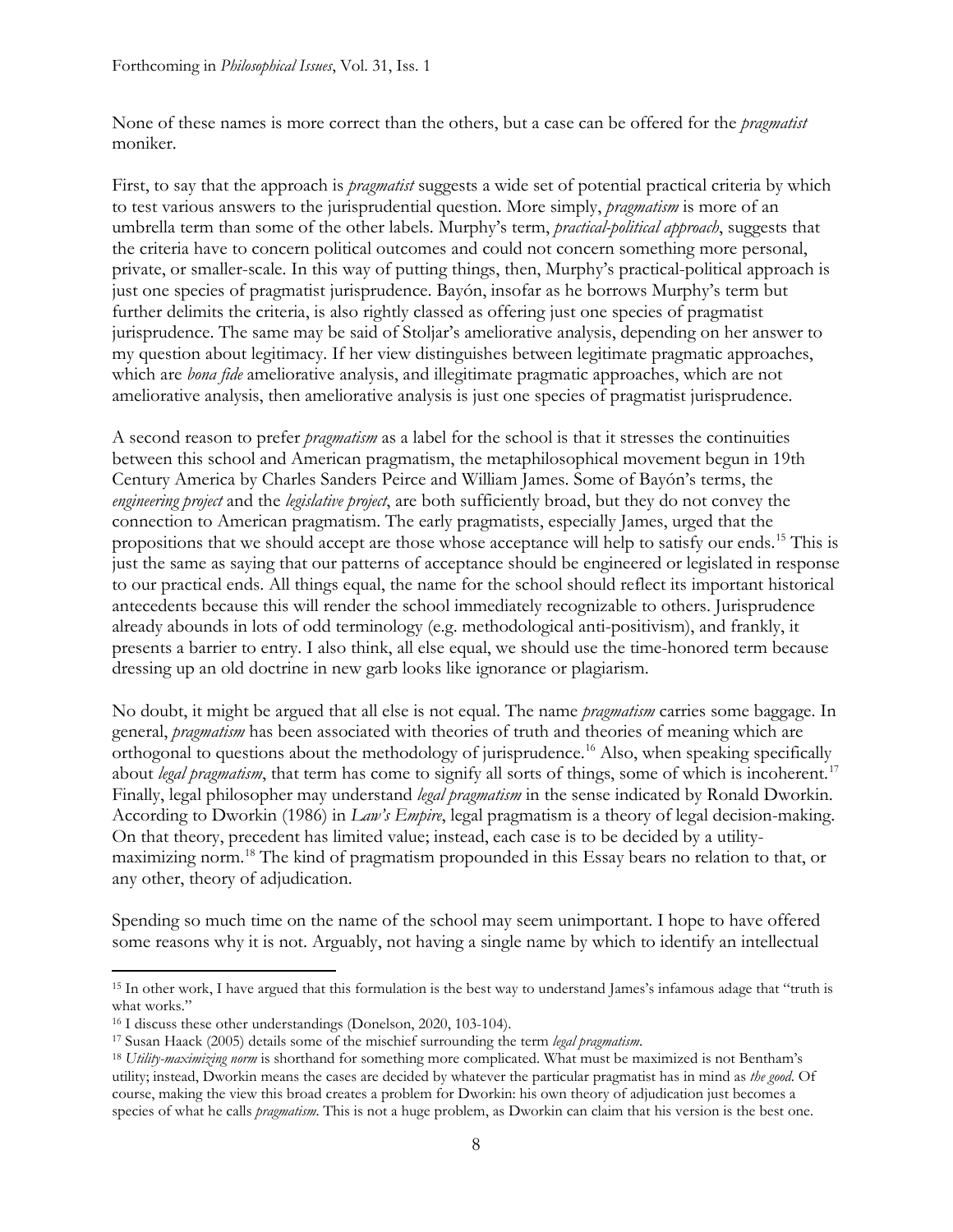position can create confusion, leading supporters and critics not to recognize other voices to which they should respond. Moreover, as I have claimed, referring to the school as a *pragmatist* school has some virtues. First, this name denotes a category broad enough to capture the variation among the different champions of this view. Second, this name acknowledges the larger and more familiar intellectual tradition in which this new school participates. There are downsides to the term, but one hopes that these are outweighed by the aforementioned benefits.

## **3. Not Normative Positivism**

The stance of the pragmatist school comes into sharper relief if one distinguishes it from nearby views. One view with which it might be confused is the view that goes by the name *normative positivism*. [19](#page-8-0) Though some authors (Campbell, 1998-99) prefer *ethical positivism* or (Schauer 2021) *normative legal positivism*. To begin to see the differences, it might help to distinguish between four claims, two of which are evaluative and two of which are prescriptive.

- (A) It would be good if legal positivism were true.
- (B) It would be good if many people believed (or accepted) that legal positivism were true.
- (C) We should make legal positivism true of the world.
- (D) "Legal positivism is true" should be accepted if it would be good to do so.

Normative positivists endorse (A), (B), or (C), while the pragmatists endorse (D). Pragmatists, in contrast, would defend a view like (D), which offers a standard, albeit vague, by which to assess first-order jurisprudential claims. These two positions differ starkly in what they concern. While normative positivists are arguing about what would be a good state of affairs and which states of affairs we should bring into existence, pragmatists are offering a prescription about how to conduct jurisprudential debate. Also, while one view is wholly concerned with legal positivism, the other concerns the standard by which one would assess any answer to the jurisprudential question (or component thereof), not just legal positivism.

Now, to an outsider to some of these conversations, it may seem strange that anyone should confuse the pragmatist position with normative positivism. Confusion may stem from a few things. First, there has been little self-conscious work to delineate the pragmatist project. Second, Liam Murphy, a key pragmatist, also defended (B). For Murphy, (D) is a major premise, (B) is the minor premise, and we should conclude that legal positivism is the correct view. Of course, (B) is no necessary commitment of the pragmatist view.

A third reason for confusion relates to the idea of conceptual engineering. Both (C) and (D) might be spoken of as advocating for conceptual engineering. Pragmatists, to borrow from Plunkett, are largely speaking on the conceptual level, not the object level: pragmatists advance claims about how we should think, about how our inquiry ought to proceed. For many purposes, it is fine to speak of this as *conceptual engineering*. Bayón, as I mentioned, does speak this way. However, normative positivists who accept (C) also think that law *as a kind* is both something malleable and something whose characteristics depend on what a sufficient number of people think. As such, these normative

<span id="page-8-0"></span><sup>19</sup> Schauer (2021) is one person who lumps the positions together under one moniker, which, granted, does not necessarily connote a confusion. Genuine confusion comes when Coleman (2003, 201n36), for instance, says that Murphy's view "simply collapses" into normative positivism. Such confusion happens enough that pragmatists (Nason, 2013, 431n1; Plunkett, 2016, 243) often take time to mention that their view is different.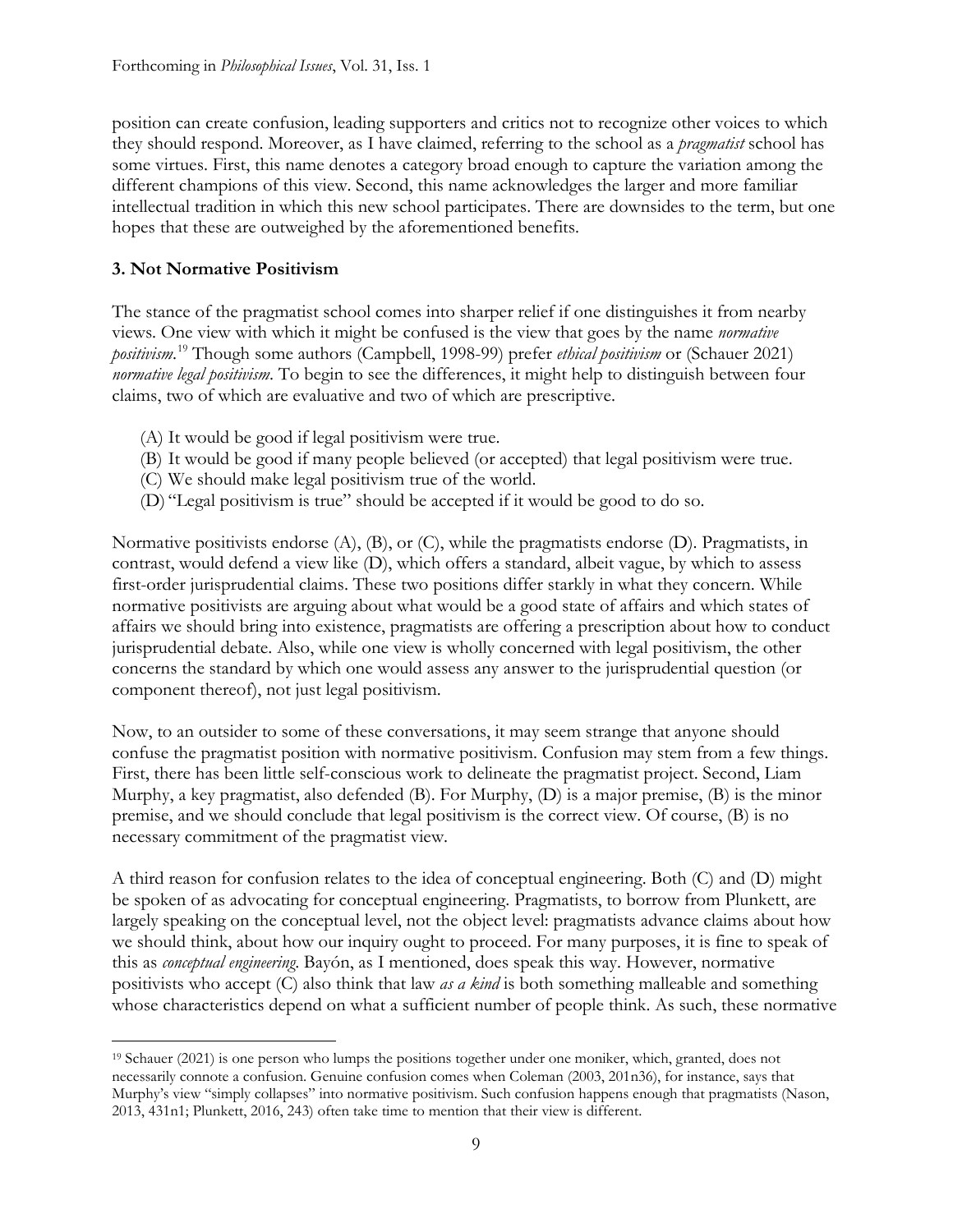positivists suggest (Schauer, 2021, 73) that while legal positivism may not be true now, we can – and ought – to make it true. One could call this a kind of conceptual engineering too.<sup>[20](#page-9-0)</sup> Of course, calling two things by the same name does not make them any more similar, but it can lead to confusion. The pragmatist need not to have any view about the object-level question of whether law is amenable to conscious engineering because her claim only concerns the concept-level claim about *how* to answer those first-order questions.

## **4. Liam Murphy and his Critics**

Perhaps the most famous practitioner of pragmatist jurisprudence is Liam Murphy. As such, his work has been subject to longstanding critique from anti-pragmatist quarters. This section of the Essay reiterates the three most common criticisms of Murphy's view (or views thought to be like his). I then demonstrate why these criticisms ultimately fail. There are other sorts of worries that one might raise about Murphy, but I only consider and reject those critiques that portend to imperil the pragmatist jurisprudential project generally.

From surveying the representationalist literature, commentators have regularly raised three criticisms for pragmatist jurisprudence. First, they say pragmatists offer non-sequiturs in mentioning pragmatic concerns.[21](#page-9-1) Second, they say pragmatists engage in wishful thinking.[22](#page-9-2) The third worry is that pragmatist, in urging people to adopt first-order jurisprudential claims for practical reasons, necessarily holds a flawed theory of belief-formation.

## *4.1 The Criticisms*

In two separate articles, Philip Soper (1989, 214; 1986) can be read as making the first kind of critique. In each article, Soper criticizes Neil MacCormick (1985), a theorist who actually defends normative positivism, but part of the criticism gets at what some anti-pragmatists find troubling. In one article, Soper (1986) declares, "The question for legal theory is not whether it would be a good or a bad thing for such a claim to be accepted as true, but whether it is true." Three years later, Soper (1989, 214) essentially repeats the same criticism: "The question is not whether it would be a good thing if morality and law were connected; the question is whether they are connected." Now, Soper is fairly sophisticated, and he recognizes that MacCormick is making a different point than the one that pragmatists make. Still, the gist of his remark is that practical considerations just have nothing to do with answering the jurisprudential question. Others (Marmor, 2006), following Soper, explicitly use the non-sequitur language in talking about Murphy specifically.

In a more recent paper, Alex Langlinais and Brian Leiter (2016, 684) offer a version of the second kind of critique. Here, Langlinais and Leiter (684) directly critique Murphy.

A theory of law is a theory of what we should *believe* are the central features of a particular kind of social institution, but Murphy's practical-political methodology suggests that it is up to the legal theorist to decide what to believe—but belief does not work that way! The truth of a theory of law is not determined by the

<span id="page-9-0"></span><sup>20</sup> Schauer (2021, 73) calls it "conceptual prescription" and "conceptual revision."

<span id="page-9-1"></span><sup>21</sup> Andrei Marmor (2006, 691), for example, writes that deriving a theory of law from the moral or political benefits of believing that law has a particular nature "is all too clearly a non sequitur."

<span id="page-9-2"></span><sup>22</sup> For example, Pavlos Eleftheriadis (2008, 20): "And to say, with Murphy, that that a wide concept of positivist law is practically desirable to a narrower morally laden concept, is to engage in wishful thinking." Other authors (Langlinais & Leiter, 2016, 684; Dickson, 2004, 148) have agreed.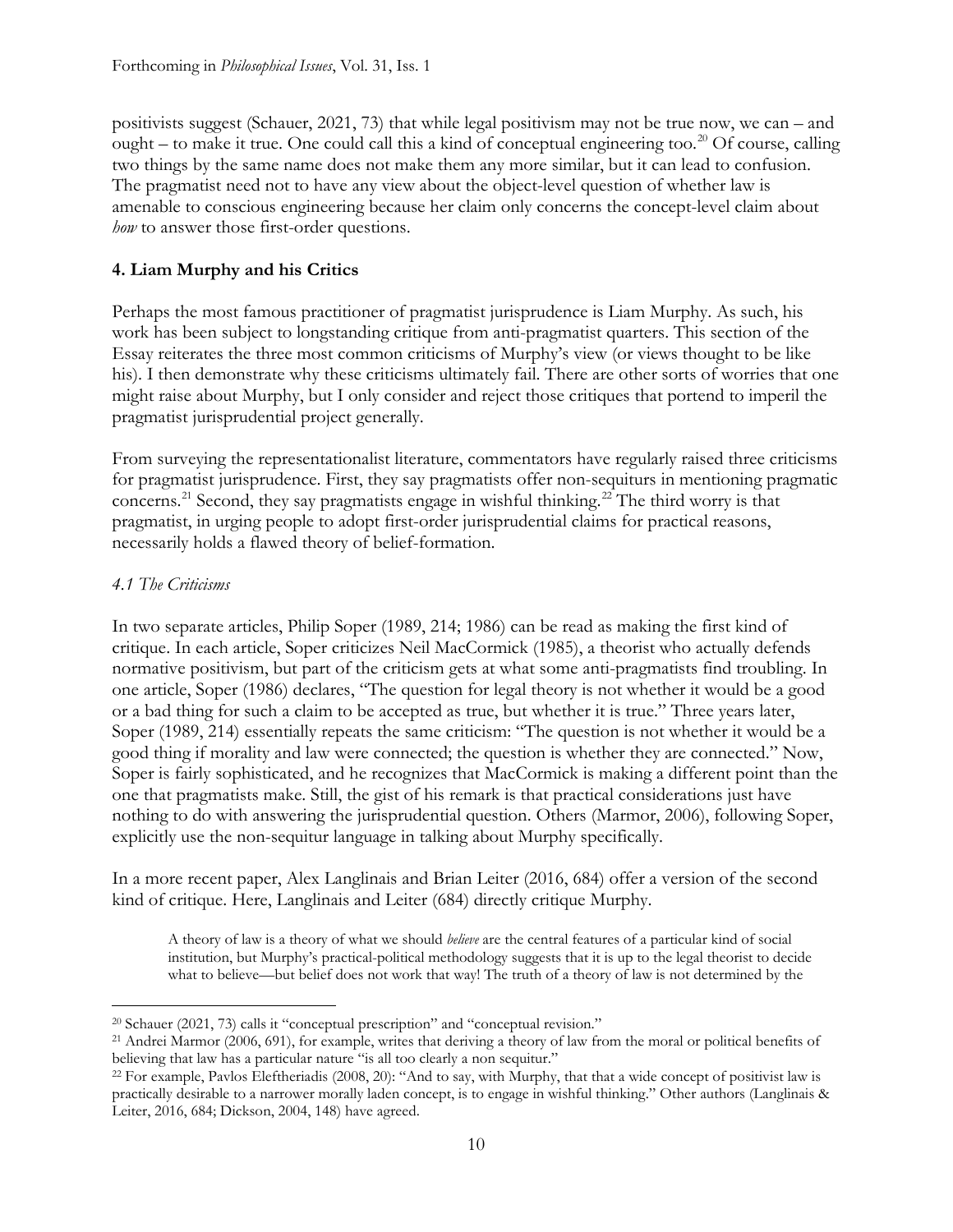moral or political consequences of widespread adoption of that theory. To suppose otherwise turns large swaths of legal theory into wishful thinking.[23](#page-10-0)

There are actually two criticisms registered in this passage. First, Langlinais and Leiter (2016) say Murphy's methodology instances wishful thinking, which is a fallacious kind of reasoning. Second, Langlinais and Leiter (2016, 684) say that Murphy is encouraging others to engage in wishful thinking, but this requires doxastic voluntarism, the (implausible) theory that one can modify one's beliefs at will.<sup>[24](#page-10-1)</sup>

Before explaining what is misguided in these objections, we should become clearer about them. Specifically, I distinguish between non-sequiturs and wishful thinking, so that it becomes clear both how the objections differ and how they connect.

First, let us start with some definitions. A non-sequitur is a conclusion that does not follow from the premises; that is, an argument ending in a non-sequitur is, definitionally, a logically invalid argument. An argument that instances wishful thinking is not necessarily invalid, but it is necessarily unsound. To engage in wishful thinking is to rely on a false premise of the general form *if* p *has pragmatic property* x*,* p *has the relevant epistemic property* y*, where* x *does not imply* y.[25](#page-10-2)

With these definitions on the table, we see that a non-sequitur objection alleges a different error than does the wishful thinking objection, i.e. invalidity versus unsoundness. We also can begin to see that these objections are deeply connected. A critic of pragmatist jurisprudence can claim either (1) the conclusion about the nature of law does not follow from premises about what would be practically best to believe about the nature of law, i.e. the conclusion is a non-sequitur or (2) the conclusion about the nature of law *does* follow from the premises in question but only because there is a (suppressed) premise of the wishful thinking form. The critic cannot assert both (1) and (2) because the wishful thinking premise is either there or not. Of course, a critic can argue disjunctively, and one suspects that each of the critics surveyed above would endorse a disjunctive argument against pragmatist jurisprudence.<sup>[26](#page-10-3)</sup> Thus, in the end, the non-sequitur objection differs from the wishful thinking objection in being the reverse of the same coin. There is only one coin and only one objection here, the disjunctive argument.

## *4.2 The Response*

So far as I am aware, nowhere Murphy did not defend himself against these criticisms,<sup>[27](#page-10-4)</sup> but this is not because no defense can be made. Indeed, pragmatists can rebut the disjunctive argument. I do this by taking on each disjunct in turn. I handle the doxastic voluntarism bit in the wishful thinking part because that objection relies on the wishful thinking objection to stick.

<span id="page-10-0"></span><sup>23</sup> Langlinais and Leiter 2016, 684.

<span id="page-10-1"></span><sup>&</sup>lt;sup>24</sup> One statement of the standard problem with doxastic voluntarism comes from Montplaisir (2021, 411): "Once the agent is faced with convincing evidence that *p*, the formation of the belief that *p* that follows is not intentional." In other words, we do not believe at will; we believe in accord with the evidence as we understand it.

<span id="page-10-2"></span><sup>25</sup> It might seem that I should have said, where a thinker **does not believe** *y* implies *x*. This seems like a necessary addition because it may be that *y* does imply *x*, but the thinker in question does not believe this. In such a case, we might still want to call that thinker wishful because it is by mere luck the argument is sound. I tried to capture this possibility by talk of *relying on a premise*.

<span id="page-10-3"></span><sup>26</sup> In fact, it may be the best way to read Langlinais and Leiter (2016).

<span id="page-10-4"></span><sup>27</sup> I am not sure that anyone else has come to Murphy's defense either. Bayón (2013, 13) does say that the engineering project "does not amount to indulging in a form of wishful thinking," but this seems a little conclusory.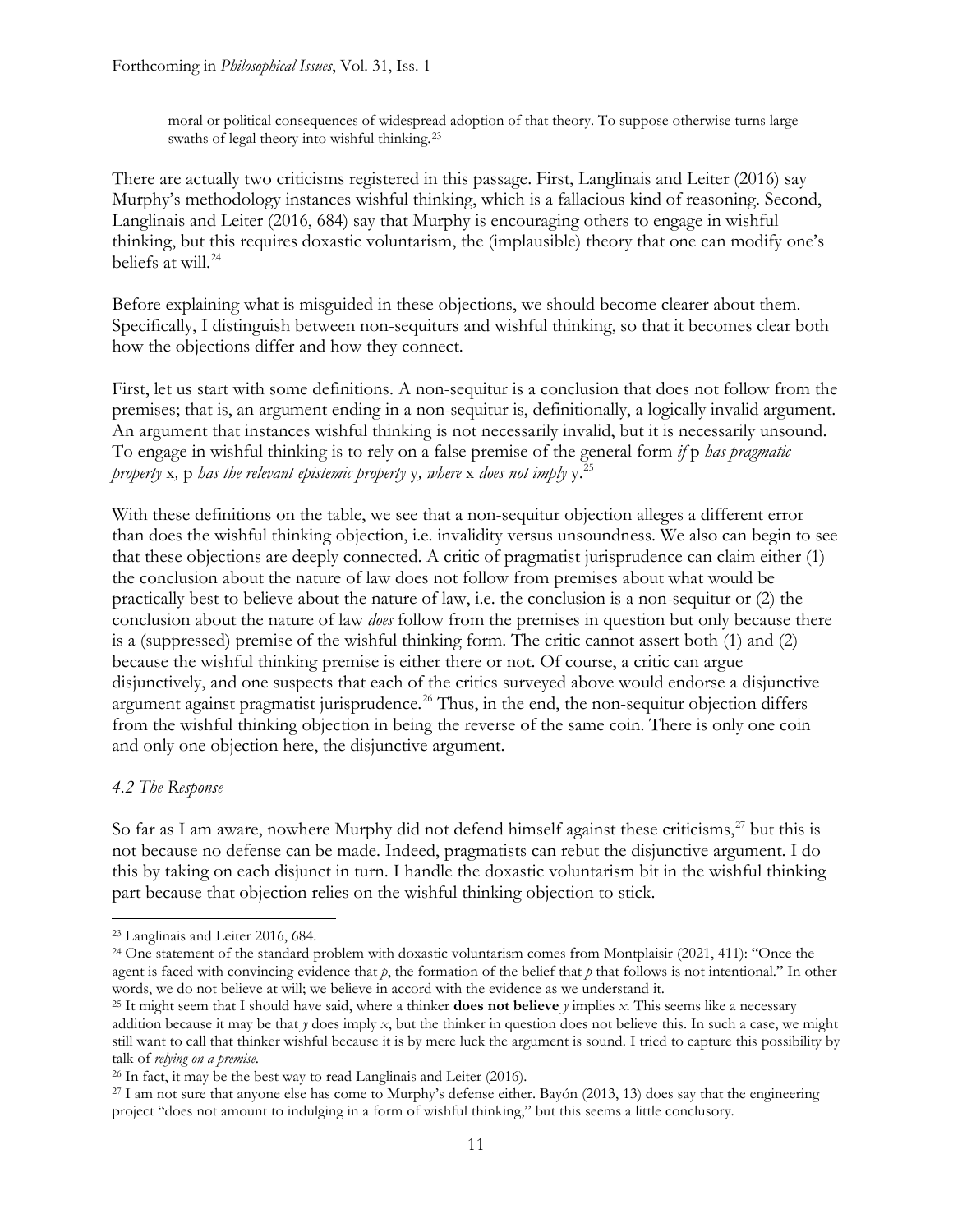Let us begin with the non-sequitur objection. This criticism can just be assumed away: let us just assume that there is a suppressed premise of whatever sort which would make the pragmatist's argument valid. One might wonder *why* we can just assume this criticism away. The answer is simple once we think about this discussion as an actual exchange. If a critic says, "Murphy is wrong because he's missing a premise," this falls flat as a response unless that critic can also say, "And whatever premise you insert is going to be false or problematic." Without that extra bit, a non-sequitur critique looks like complaining about a paper because the author forgot to dot an *ı*. Thus, the question is whether the suppressed premise is *necessarily* a wishful thinking premise, which would be problematic. If the suppressed premise must be a wishful thinking premise, the pragmatist is in trouble, but if it could be something else, the disjunctive argument comes up lacking.

Before directly arguing against the wishful thinking objection, I want to offer an example of good, non-wishful thinking that superficially looks like wishful thinking. Having this example in mind will later help us to see why the wishful thinking objection fails.

Suppose that a merchant is trying to decide whether a complaining customer really bought a defective product, such that she deserves a refund or replacement, or whether the customer broke the product herself such that she deserves nothing. Suppose further that the merchant is genuinely uncertain about whether the product is defective or whether the customer broke it. In this case, it would not be wild for the merchant to choose the 'theory' which would yield the best consequences, and maybe the best theory is the one on which the customer is truthful. This might be best to accept because holding this as true will produce a loyal set of customers.[28](#page-11-0) I take it that no one thinks that the merchant's reasoning is fallacious, wishful, or problematic in any way.

To rebut the wishful thinking objection, we first revisit my gloss of it, then review an argument that clearly instances wishful thinking. After this, we revisit the merchant example to see how it avoids wishful thinking. This discussion will enable us to see that engaging in pragmatist jurisprudence, which is analogous to the merchant's reasoning, also avoids wishful thinking.

Recall the characterization of the wishful thinking premise: *if* p *has pragmatic property* x*,* p *has the relevant epistemic property* y*, where* x *does not imply* y. Let us populate the variables to see how this works. Let *p* stand for "Chris never curses." Let pragmatic property *x* stand for "belief in it makes A feel good." Let the relevant epistemic property *y* stand for "is true."

Now suppose someone reasoned in the following manner.

Premise 1: It makes me feel good to believe that Chris never curses. Conclusion: Chris never curses.

This argument is clearly invalid; that is, its conclusion is a non-sequitur. Of course, we can insert the wishful thinking premise, and this would make the argument valid.

| Premise 1: It makes me feel good to believe that Chris never curses.                     |
|------------------------------------------------------------------------------------------|
| Premise 2: If "Chris never curses" is such that believing it makes me feel good, "Chris" |
| never curses" is true.                                                                   |

<span id="page-11-0"></span><sup>28</sup> I've taken this example from Ullmann-Margalit and Margalit (1992).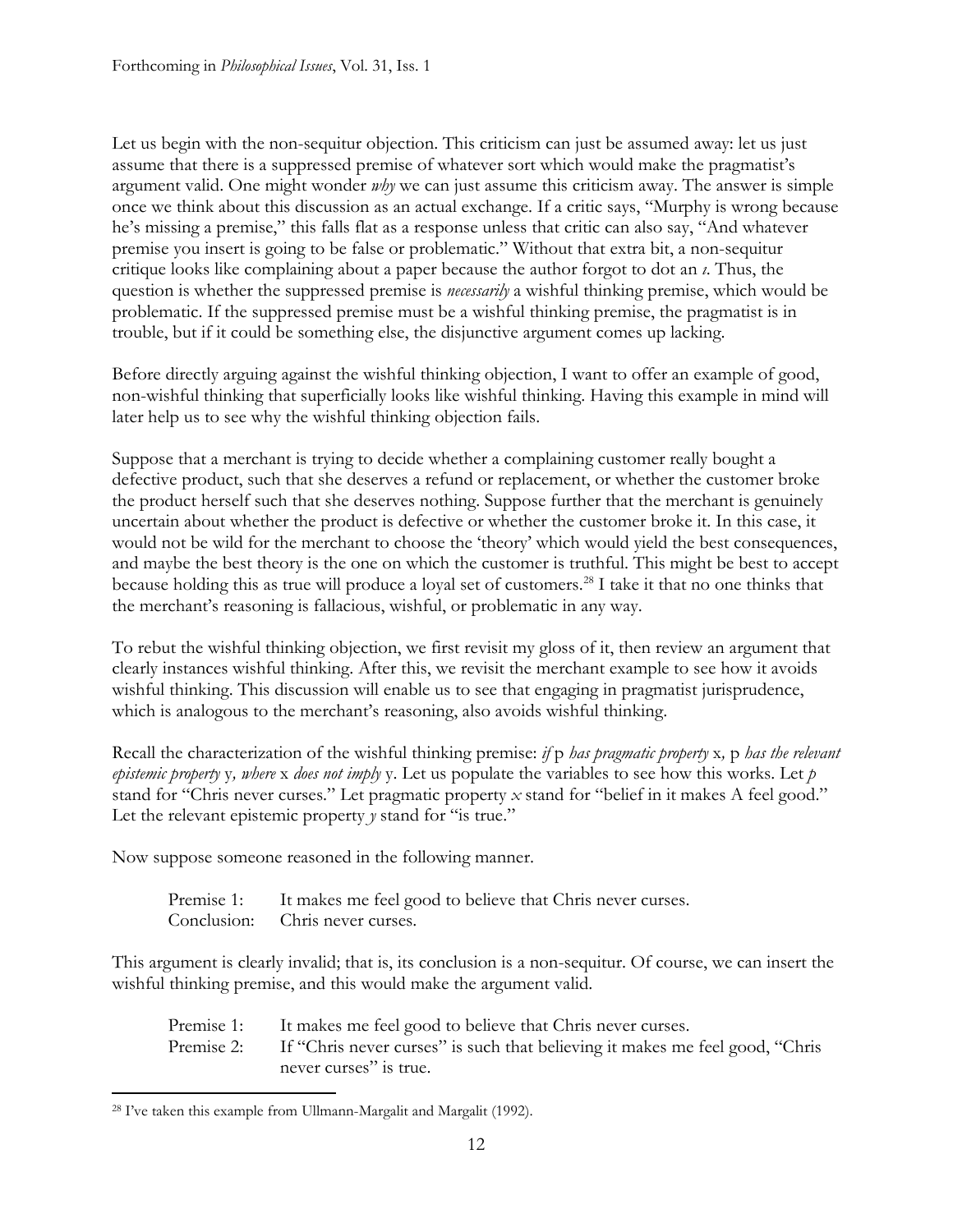Forthcoming in *Philosophical Issues*, Vol. 31, Iss. 1

Conclusion: Chris never curses.

This argument is valid.<sup>[29](#page-12-0)</sup> The argument, however, is unsound because Premise 2 is false.<sup>[30](#page-12-1)</sup>

With that, we have an illustration of wishful thinking, and we see why it is problematic. Let us modify the preceding argument a bit to make it more like our merchant case.

| Premise 1: It makes me feel good to believe that Chris never curses.                      |
|-------------------------------------------------------------------------------------------|
| Premise 2: If "Chris never curses" is such that treating it as true makes me feel good, I |
| should treat "Chris never curses" as true.                                                |
| Conclusion: I should treat "Chris never curses" as true.                                  |

This argument is valid. Now, we may wonder whether Premise 2` is true. Maybe there are folks who, prudentially speaking, really ought to treat "Chris never curses" as true because it makes them feel good. So maybe this argument is sound for some. Certainly, we can admit that an argument like the following is sound.

| Premise 1: It is great for business to treat my customer's allegation as true.                        |
|-------------------------------------------------------------------------------------------------------|
| Premise $2^{\cdot}$ : If it is great for business to treat my customer's allegation as true, I should |
| treat my customer's allegation as true.                                                               |
| Conclusion": I should treat my customer's allegation as true.                                         |
|                                                                                                       |

While one might find fault with Premise 2``, it is not wishful thinking. This is fairly good reasoning. A reason a merchant might rely on Premise 2`` is that she only cares about whether to treat her customer's allegation as true because she cares about the business effects of so treating the allegation. If that is how she feels, she should rely on Premise 2``.

Finally, we can turn to Murphy's version of pragmatist jurisprudence.

| Premise 1 <sup>1</sup> : It has great political benefits to treat exclusive legal positivism as true.    |
|----------------------------------------------------------------------------------------------------------|
| Premise $2^{\cdots}$ : If it has great political benefits to treat exclusive legal positivism as true, I |
| should treat exclusive legal positivism as true.                                                         |
| Conclusion": I should treat exclusive legal positivism as true.                                          |
|                                                                                                          |

A jurisprudent might rely on Premise 2``` because she only cares about whether to treat exclusive legal positivism as true because she cares about the political effects of so treating the theory. If that is how she feels, she should rely on Premise 2```.

The forgoing has been quick, but it should be clear that a wishful thinking objection does not apply to the pragmatist. Before concluding this section, it is important to tie up one loose end. Langlinais and Leiter (2016) allege that Murphy was encouraging others to engage in wishful thinking, but such encouragement would require doxastic voluntarism to be true, yet this view looks false. The pragmatist is not telling people how to modulate their *beliefs*, which would require doxastic voluntarism; rather, the pragmatist tells people how to modulate their acceptances, or what they will

<span id="page-12-0"></span><sup>29</sup> Unless one wants to quibble about disquotation.

<span id="page-12-1"></span><sup>30</sup> For ease of illustration in the example, I did not stipulate that the fact that "Chris never curses" is such that believing it makes A feel good does not imply "Chris never curses."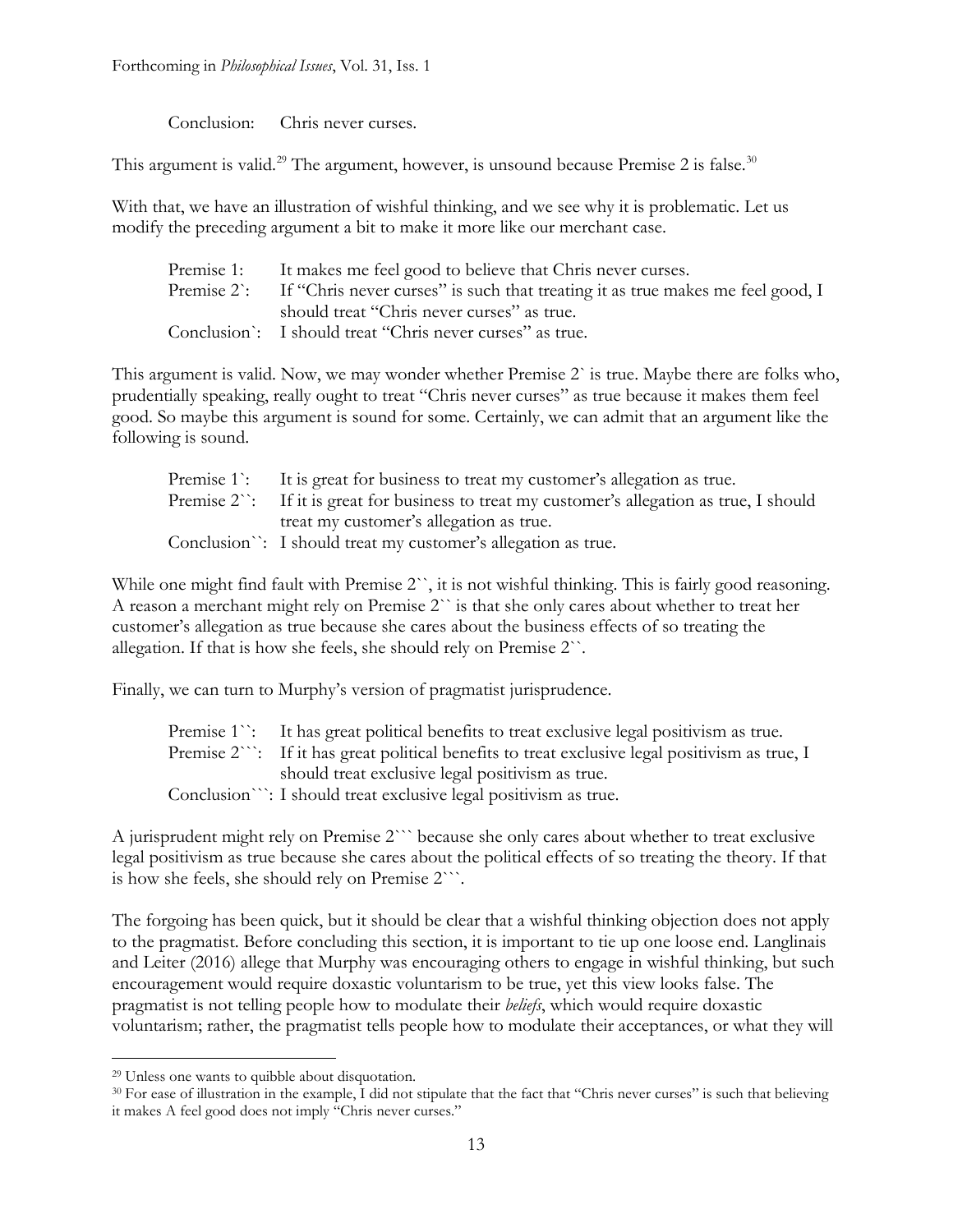treat as true.<sup>[31](#page-13-0)</sup> This does not require doxastic voluntarism. It does not require doxastic voluntarism any more than it requires doxastic voluntarism for the merchant to tell her new employees, "At our shop, the customer is always right."

## **5. Arguments against Representationalist Jurisprudence**

As mentioned above, pragmatist jurisprudents all minimally maintain that we should answer the jurisprudential question by relying on some set of practical norms. The previous section sought to show why this methodology is not as flawed as detractors have said. Of course, the pragmatists are not content simply to maintain that theirs is just one possible way to conduct jurisprudential inquiry. Indeed, they go further than that, contending that their method is the right one and, accordingly, philosophers should abandon representationalist jurisprudence at least sometimes. In this section, I review three principal arguments for this, starting with the least ambitious and moving to the most ambitious. The aim is to put the anti-pragmatists on the defensive for a change.

## *5.1 Stoljar's Worries*

Stoljar's view on replacing representationalist jurisprudence with pragmatist jurisprudence is modest. She does not claim that representationalist jurisprudence is impossible or foolhardy. Instead, she offers two reasons why we might temporally halt our participation in representationalist jurisprudence on occasion in favor of pragmatism.

The first reason concerns the resolution of conflicts. For Stoljar, the representationalist claims that a jurisprudential theory is correct insofar as it coincides with law. But this is ambiguous between two things, our shared concept of law and law itself, regardless of our conceptions. Perhaps, these will be extensionally equivalent in lots of cases, but sometimes they may diverge. What to do then? Stoljar's answer: we should engage in ameliorative analysis, which is to say, pragmatism.

The second reason also concerns the resolution of conflicts. Stoljar imagines a legal theorist who is part of a community whose concept of law is in question. If that theorist practices representationalist jurisprudence, she can only report what the shared concept is, and there may not be anything to say. This person, says Stoljar (2013), ought to be able to say something to help legislate the new concept of law. Presumably, once the conflict has died down and the newly-forged concept has been fixed, the theorist can return to representationalism. However, before that, the theorist should try to ameliorate the concept of law.

Stoljar's challenges are awfully interesting and powerful. The strident representationalist must explain why, even in the face of these conflicts, pragmatist jurisprudence must be barred.

# *5.2 The Epistemic Challenge*

<span id="page-13-0"></span><sup>&</sup>lt;sup>31</sup> I follow Cohen (1989, 368) in defining acceptance as the following: "to accept that  $\phi$  is to have or adopt a policy of deeming, positing, or postulating that *p*—that is, of going along with that proposition (either for the long term or for immediate purposes only) as a premiss in some or all contexts for one's own and others' proofs, argumentations, inferences, deliberations, etc."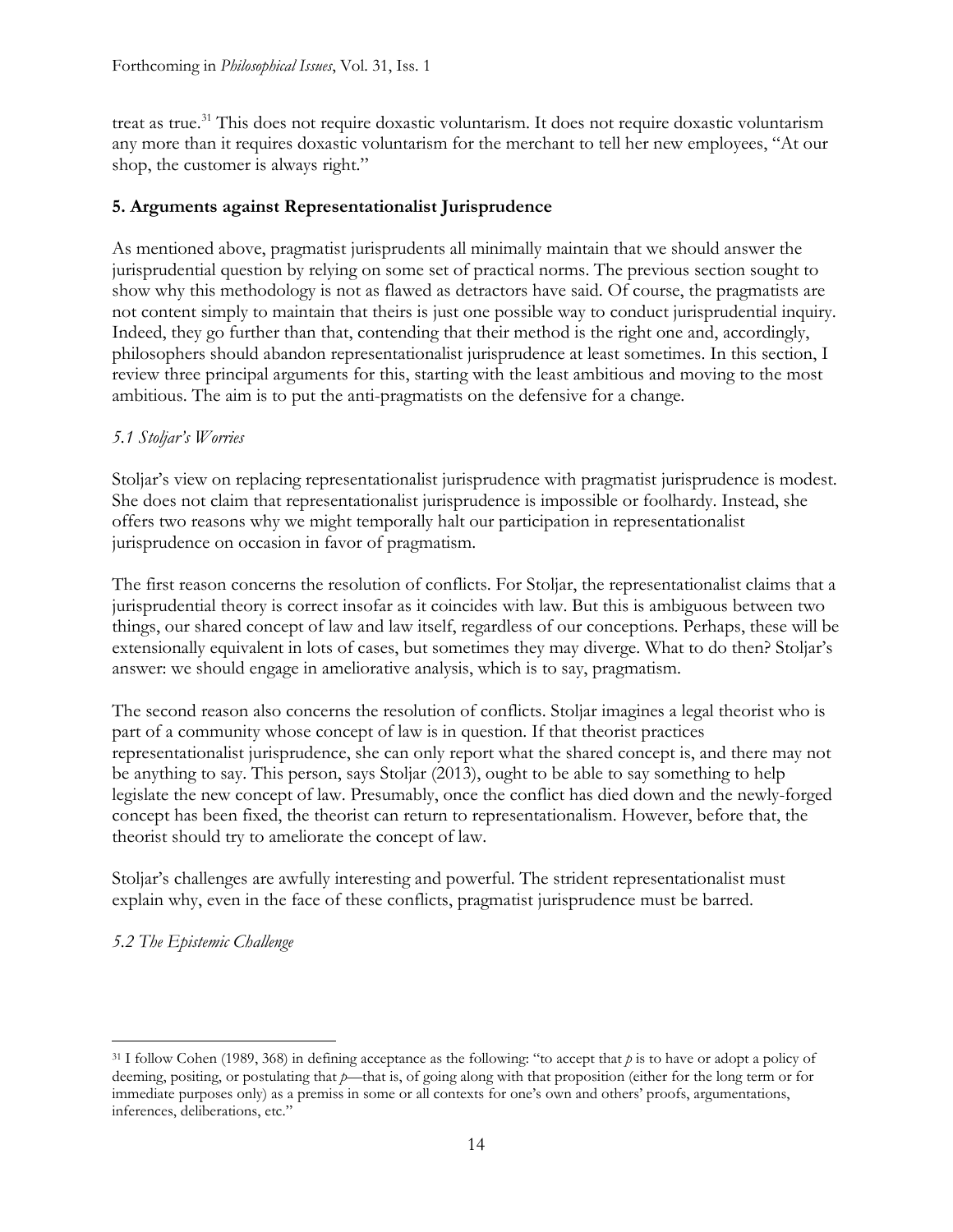While Stoljar claimed that we may need to supplement representationalist jurisprudence in certain instances, I have argued more ambitiously that practicing representationalist jurisprudence is beyond our epistemic ken.

## *5.3 The Metaphysical Challenge*

The most trenchant critique of all comes from Murphy and Bayón. While I have maintained that representationalist jurisprudence is possible if we change. If we can solve this skeptical puzzle, we can evaluate answers to the jurisprudential question based on their accuracy. For Murphy and Bayón, the representationalist venture is impossible unless the world changes. For both of them, representationalist jurisprudence assumes we all share a univocal concept of law. On that methodology, an answer to the jurisprudential question is correct insofar as it coincides with that univocal concept. Murphy and Bayón both argue that there is no shared concept.

Both point to the rife disagreement between various legal philosophers as evidence. While Murphy concentrates most on the disagreement between Dworkin and Raz, Bayón (2013) produces a great list of disagreements between various legal philosophers. It is worth quoting (Bayón, 2013, 9) this list in full:

It has been sustained both that every legal system is necessarily coercive and also that resort to sanctions is not a necessary feature of our concept of law. That it is implicit in our concept of law that every legal system claims to possess legitimate authority and also that there is no convincing reason to suppose that. That the gunman situation writ large— *pace* Hart—could in certain circumstances be considered law and, to the contrary, that a purely arbitrary power which violates the principles of the rule of law altogether cannot be called a legal system. That a claim to supremacy is essential to the law and also that this does not have necessarily to be so. $32$ 

Now, how is this evidence of disagreement relevant? Well, for Murphy and Bayón, these disagreements call out for explanation, and the absence of a shared concept of law is the best explanation of the many disagreements.

The challenge then for representationalists is to explain why, in the face of rife disagreement about the essential features of law, it remains plausible to believe that there *is* a shared concept of law.

And if the expert disagreement were not enough, some experimental work (Flanagan & Hannikainen, 2020) has also revealed everyday people also seem to possess different concepts of  $law.<sup>33</sup>$  $law.<sup>33</sup>$  $law.<sup>33</sup>$ 

Moreover, as Bayón (2013) quickly but astutely notes, a rejection of criterialist semantics will not get one all the way there. Even if having a shared concept is *consistent* with disagreement, that does not mean that a shared concept, rather than the absence thereof, *better* explains disagreement.

If Murphy and Bayón are right, representationalist jurisprudence is impossible unless and until the world changes and people converge (perhaps for the first time) on a univocal concept of law.

<span id="page-14-0"></span><sup>&</sup>lt;sup>32</sup> I have removed the numerous footnotes in the passage which support his claim that jurisprudence scholars have rife disagreement.

<span id="page-14-1"></span><sup>33</sup> To be clear, they read their data to suggest that the "folk" endorse natural law theory. However, I think it is also fair to say of the data that roughly a third of the response pattern reflects positivists intuitions, a third reflects weak natural law intuitions, and a third reflects strong natural law intuitions. Table 3 is especially helpful here. Instead of seeing this as a win for natural law theory, I think it's a win for the indeterminancy claim of Murphy and Bayón.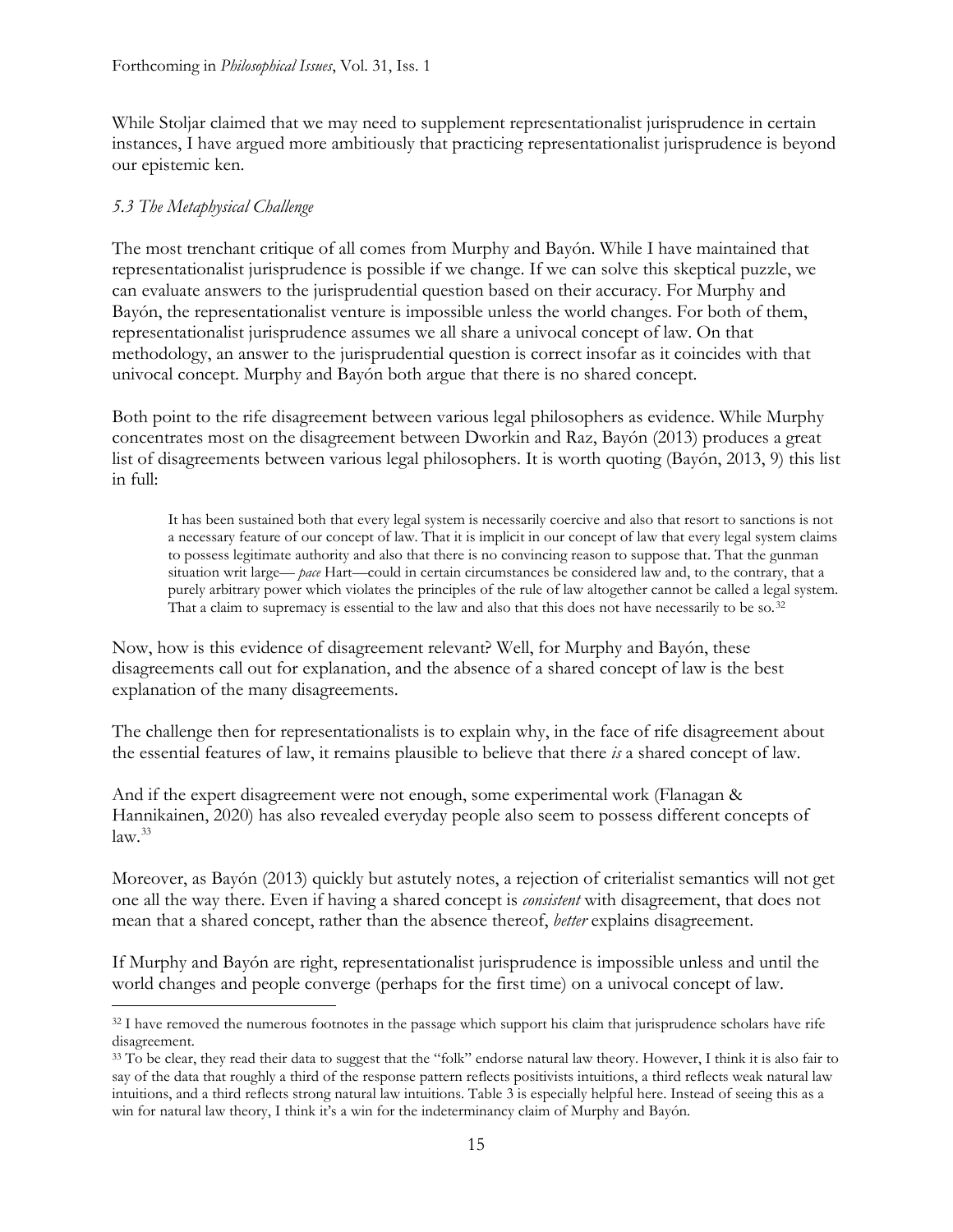## **6. The Work Ahead**

In this Essay, I have tried to present the pragmatist school in analytic jurisprudence in its very best light. I have shown that, starting with Liam Murphy about twenty years ago, a small cadre of scholars has forged a methodological program according to which we should decide the jurisprudential question by practical criteria. While some pragmatists have been content to state their view generally and in opposition to non-pragmatist alternatives, others have defended particular pragmatist principles, such as claiming that the jurisprudential question should be settled by what would eventuate in the best legal doctrine or by the best across-the-board political consequences. Despite this variation, it is right to call this intellectual development a single school and specifically a *pragmatist* school because this name emphasizes the deep continuity between this jurisprudential methodology and the American pragmatist metaphilosophical program.

This pragmatist method stands opposed to the two dominant methodological views on offer, methodological positivism and methodological anti-positivism. Both of those views share what I called the representationalist assumption, namely that an answer to the jurisprudential question can only be correct if it accurately reflects what law is. Pragmatists have lodged a number of complaints against this assumption. They have argued that the ordinary concept of law is too equivocal for the representationalist project to get off the ground. They have pointed out hard questions that representationalists simply cannot answer, such as what to do when different representationalist methods offer opposing answers. They have also pressed representationalists to explain how we have the epistemic resources to settle the jurisprudential question, when understood as a descriptive affair.

In addition to summarizing the work of pragmatist thinkers, this Essay has broken new ground in defending the approach. Anti-pragmatists have dismissed the approach on grounds that pragmatist argumentation necessarily features non-sequiturs, wishful thinking, and a commitment to doxastic voluntarism. However, upon closer inspection, we see that the pragmatist approach requires nothing of the kind. I wish to close this Essay by briefly noting four areas for further work by pragmatists.

First, it would be helpful to better understand the historical antecedents for the pragmatist jurisprudential methodology. As noted above, some contend that Dworkin is part of the fold, while others disagree. I think there is a good question of how to treat John Finnis as well. It would be fruitful to understand who were the fellow travelers, not just for the sake of curiosity (though this is worthwhile) but also to determine if there are argumentative dead-ends that have already been discovered or opportunities already plumbed.

Second, in the future, pragmatists should be in contact with experimental philosophers and other empirical researchers. At present, there is precious little experimental philosophy of law, but the little there is could be of value to pragmatists. Some pragmatists, especially those of the Murphy persuasion, are concerned about the political consequences that may obtain if certain jurisprudential theories were widely accepted. It may interest such pragmatists to know which theories currently have currency, and some of the experimental philosophy (ex-phi) literature (Donelson & Hannikainen, 2020; Flanagan & Hannikainen, 2020) speaks to this. More generally, to the extent that pragmatists care about effects of certain beliefs or acceptances, social scientists will be invaluable.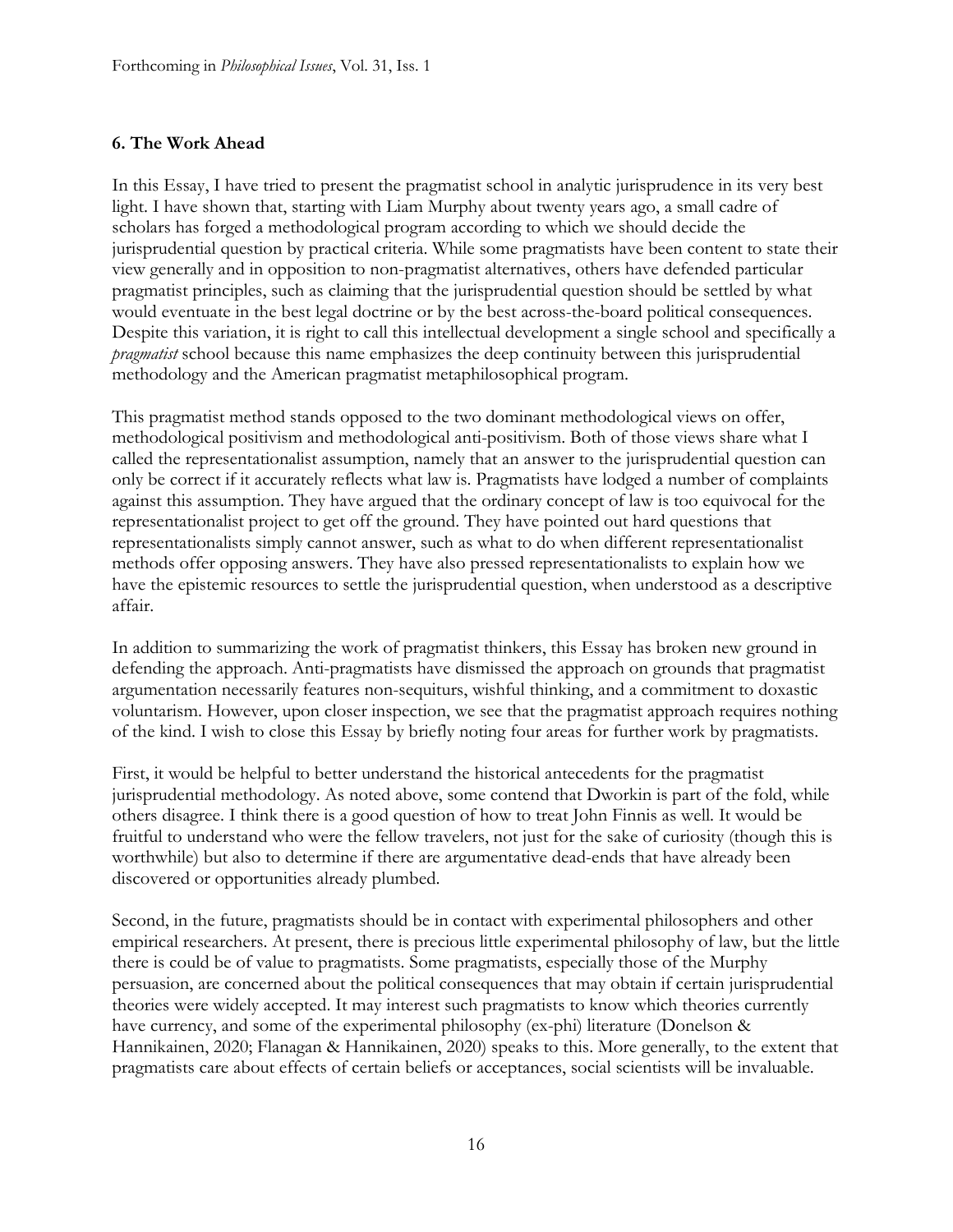Third, there has to be more discussion of why it is important to develop views on the jurisprudential question, when the representationalist assumption is dropped. So far, I have offered no general answer and have instead argued conditionally: if we wish to continue jurisprudential inquiry, we should shift our criteria of assessment from a representationalist norm to a pragmatic norm. This leaves open whether we should continue such inquiry. Murphy (2001, 383) asserts that what we say about the concept of law "affects political practice," which is just another way of saying what he (Murphy 2005, 9) would say four years later: our jurisprudential musings have "political significance." This needs some unpacking. Murphy (2001, 383-84) also claims that the "political dimension of the dispute [over the concept of law] matters more than any purely intellectual [or representational] concerns we might have [about the concept of law]." This claim, while likely true, also fails to move the dial very much. That A matters more than B is no reason to do A or B, and no reason not to do A *and* B.

Fourth, most of the discussion of the pragmatist methodology, when it is has occurred at all, has taken the form of a frontal attack on the entire approach. This has left little space for discussing the finer details of, and differences between, particular pragmatist accounts. Thus, I urge more intramural conversation. For instance, Murphy thinks that the jurisprudential theories that ordinary people hold will have appreciable political effects, but Bayón doubts this. This would be an interesting debate to see at some length, and this is another matter where ex-phi and other empirical work may prove helpful. To turn to another worry, Bayón thinks that officials' implicit jurisprudential theories have appreciable doctrinal consequences. While I suggested one area where this looks plausible, it is a serious question of whether legal doctrine abounds with such instances. If it does not, is Bayón-style jurisprudence valuable? Yet another example: Stoljar thinks that the concept of law is univocal enough that we may be able to do representationalist jurisprudence, but Murphy and Bayón doubt this, and I have claimed, regardless of the state of our concept, we lack the epistemic resources to practice representationalist jurisprudence. This marks a major disagreement within the school, and, for that reason, it is ripe for exploration.

These four areas for future research are not meant to be exhaustive, and they may not even be the most pressing. I list them both as a genuine plea for others to do work that I would like to see and as a way of emphasizing a point repeatedly made in the Essay, that the pragmatist methodology is a *project*. It is not *just* a view about what things a thinker should consider in coming up with an answer to an abstract philosophical question. For this methodology to be actionable, to be something that someone can actually use, lots of coordinated action is required. As I have suggested, we need historians of philosophy, experimental philosophers, other researchers from the social sciences, legal theorists and doctrinalists, and those who relish internecine disputes. Pragmatism, as an approach, is a big tent, and many people should be in it.[34](#page-16-0)

# **Works Cited**

- 1. Austin, J. (1998) [1832]. *The Province of Jurisprudence Determined*. Indianapolis: Hackett.
- 2. Bayón, J. (2013). The Province of Jurisprudence Underdetermined. In J. Beltrán & J. Moreso & D. Papayannis (Eds.), *Neutrality and Theory of Law* (pp. 1-16). Dordrecht: Springer.
- 3. Burgess, A. & Plunkett, D. (2013). Conceptual Ethics I. *Philosophy Compass* 1091-1101. doi: doi.org/10.1111/phc3.12086

<span id="page-16-0"></span><sup>34</sup> I am grateful to Ken Levy for comments on an early draft of this. I thank Kyla Ebels-Duggan, Sandy Goldberg, and Brian Leiter for comments on a much earlier version of some of this material. Finally, for excellent research assistance, I thank Madelyn Snyder.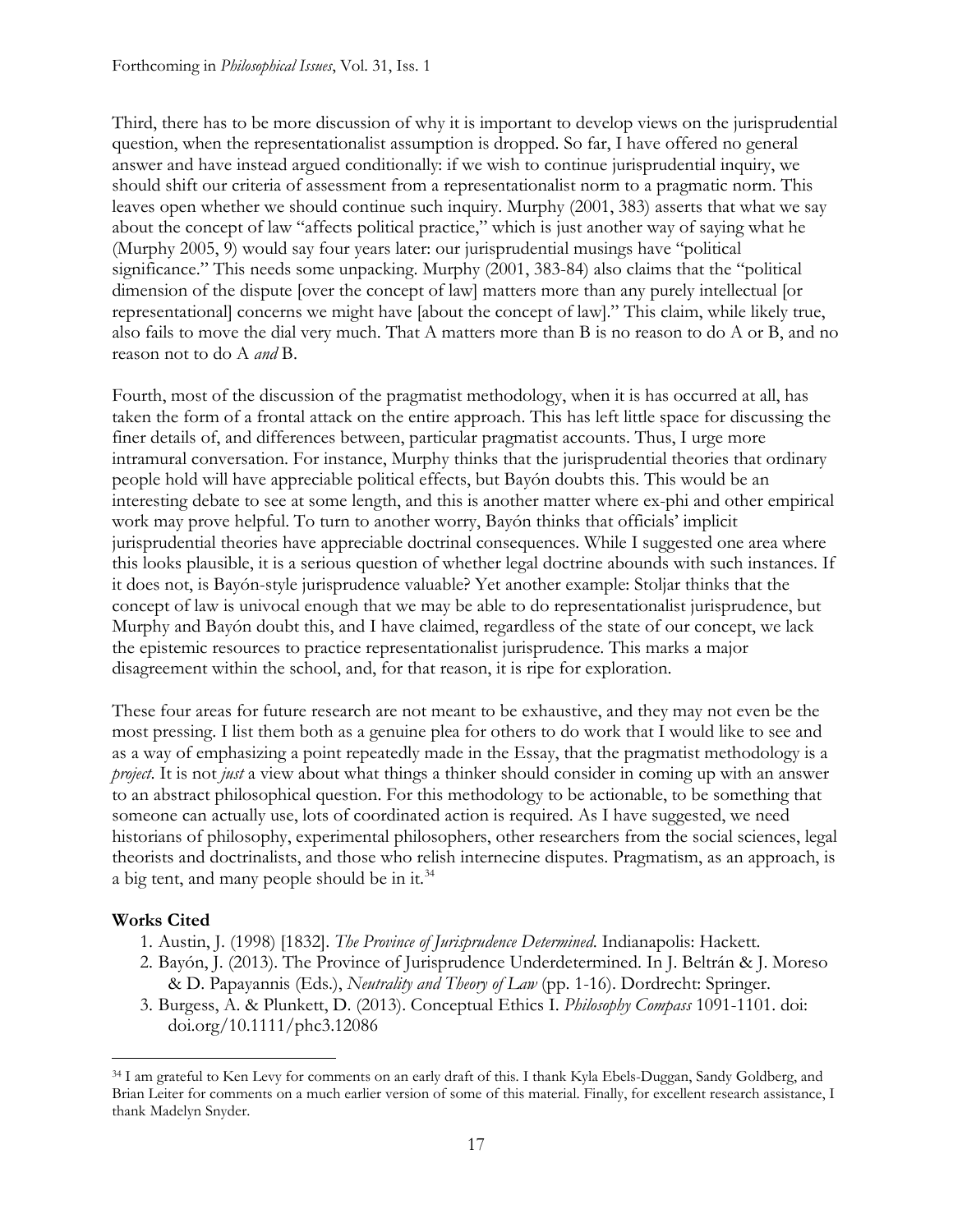- 4. Campbell, T. (1998-1999). The Point of Legal Positivism. *King's College Law Journal* 9: 63-87.
- 5. Cohen, J. (1989). Belief and Acceptance. *Mind, 391*, 367-89. doi: doi.org/10.1093/mind/XCVIII.391.367
- 6. Coleman, J. (2003). *The Practice of Principle: In Defence of a Pragmatist Approach to Legal Theory*. Oxford: Oxford University Press.
- 7. Dickson, J. (2004). Methodology in Jurisprudence. *Legal Theory*, *10*, 117-56. doi: doi.org/10.1017/S1352325204040200
- 8. Donelson, R. (2020). Describing Law. *Canadian Journal of Law and Jurisprudence, 33*, 85-106. doi: doi.org/10.1017/cjlj.2019.31
- 9. Donelson, R. & Hannikainen, I. (2020). Fuller and the Folk: The Inner Morality of Law Revisited. In T. Lambrozo, J. Knobe, & S. Nichols (Eds.), *Oxford Studies in Experimental Philosophy, vol. 3* (pp. 6-28). Oxford: Oxford University Press.
- 10. Dworkin, R. (1986). *Law's Empire*. Cambridge: Harvard University Press.
- 11. Eleftheriadis, P. (2008). *Legal Rights*. Oxford: Oxford University Press.
- 12. Finnis, J. (1980). *Natural Law and Natural Rights*. Oxford: Oxford University Press.
- 13. Flanagan, B. & Hannikainen, I. (2020). The Folk Concept of Law: Law Is Intrinsically Moral. *Australasian Journal of Philosophy*. doi: 10.1080/00048402.2020.1833953
- 14. Fuller, L. (1969). *The Morality of Law* (Rev. ed.) New Haven: Yale University Press.
- 15. Haack, S. (2005). On Legal Pragmatism: Where Does 'The Path of the Law' Lead Us? *The American Journal of Jurisprudence, 50,* 71-105. doi: doi.org/10.1093/ajj/50.1.71
- 16. Hart, H. (1994). *The Concept of Law* (2nd ed.). (P. Bulloch & J. Raz, Eds.). Oxford: Oxford University Press.
- 17. Haslanger, S. (2012a [1999]). What Knowledge Is and What It Ought to Be: Feminist Values and Normative Epistemology. In *Resisting Reality* (pp. 341-64). Oxford: Oxford University Press.
- 18. Haslanger, S. (2012b [2005]). What Are We Talking About? The Semantics and Politics of Social Kinds. In *Resisting Reality* (pp. 365-80). Oxford: Oxford University Press.
- 19. Kramer, M. (2003). *In Defense of Legal Positivism: Law Without Trimmings*. Oxford: Oxford University Press.
- 20. Langlinais, A. & Leiter, B. (2016). The Methodology of Legal Philosophy. In H. Cappelen, T. Gendler, & J. Hawthorne (Eds.), *Oxford Handbook of Philosophical Methodology* (pp. 671-89). Oxford: Oxford University Press.
- 21. MacCormick, N. (1985). A Moralistic Case for A-Moralistic Law. *Valparaiso University Law Review, 20,* 1-41.
- 22. Marmor, A. (2006). Legal Positivism: Still Descriptive and Morally Neutral. *Oxford Journal of Legal Studies, 26*, 683-704. doi: 10.1093/ojls/gqi028.
- 23. Montplaisir, S. (2021). Radical Pragmatism in the Ethics of Belief. *Philosophia, 49,* 403-19.
- 24. Murphy, L. (2001). The Political Question of the Concept of Law. In J. Coleman (Ed.), *Hart's Postscript*, 371-409. Oxford: Oxford University Press.
- 25. Murphy, L. (2005). Concepts of Law. *Australian Journal of Legal Philosophy, 30*, 1-19.
- 26. Murphy, L. (2008). Better to See Law This Way. *New York University Law Review, 83,* 1088- 1108.
- 27. Nason, S. (2013). Practical-Political Jurisprudence and the Dual Nature of Law. *Ratio Juris, 26,* 430-55.
- 28. Plunkett, D. (2016). Negotiating the Meaning of 'Law': The Metalinguistic Dimension of the Dispute over Legal Positivism. *Legal Theory, 22,* 205-75.